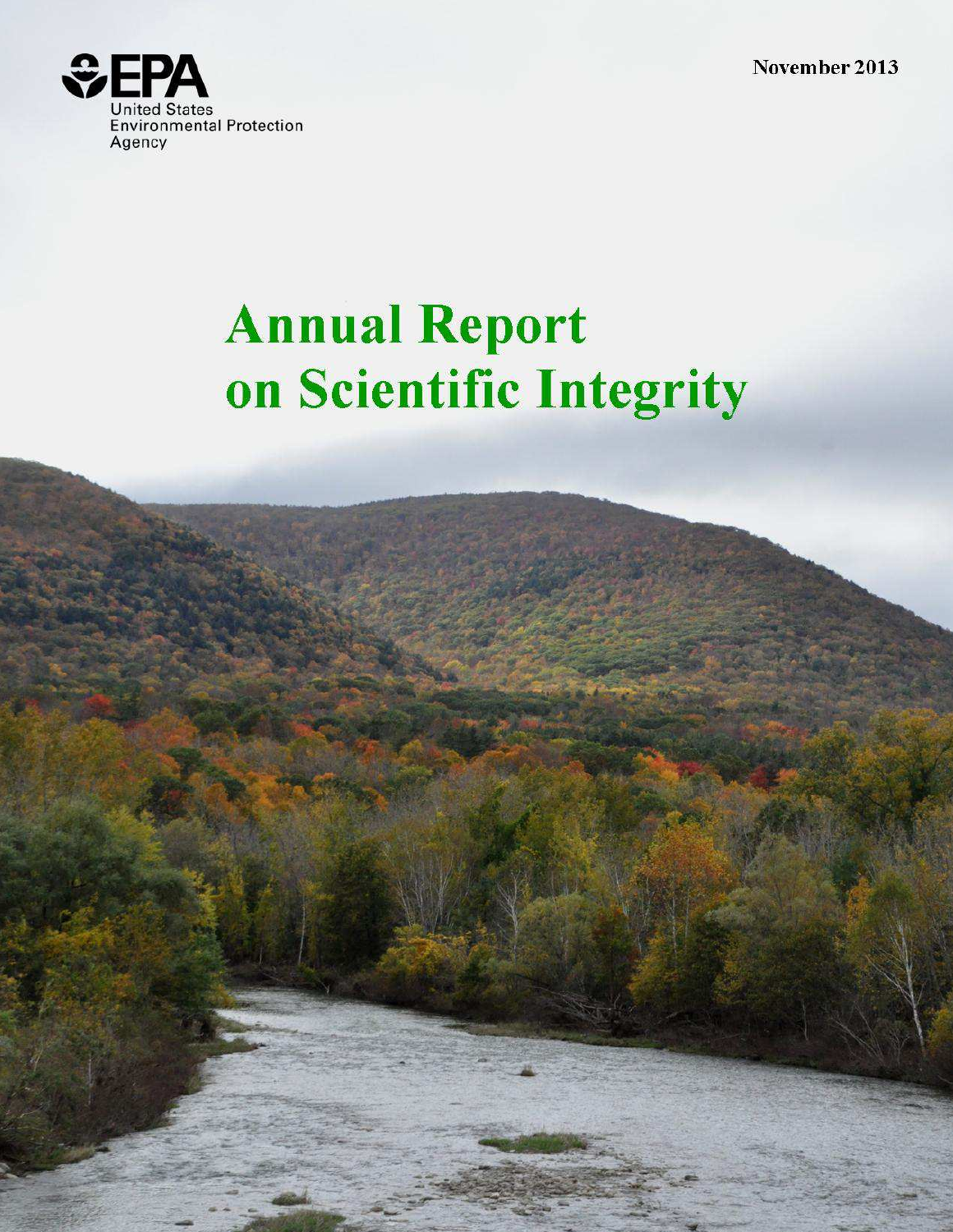Cover photo by Richard Renfro Hoosic River near Mt. Greylock in Western Massachusetts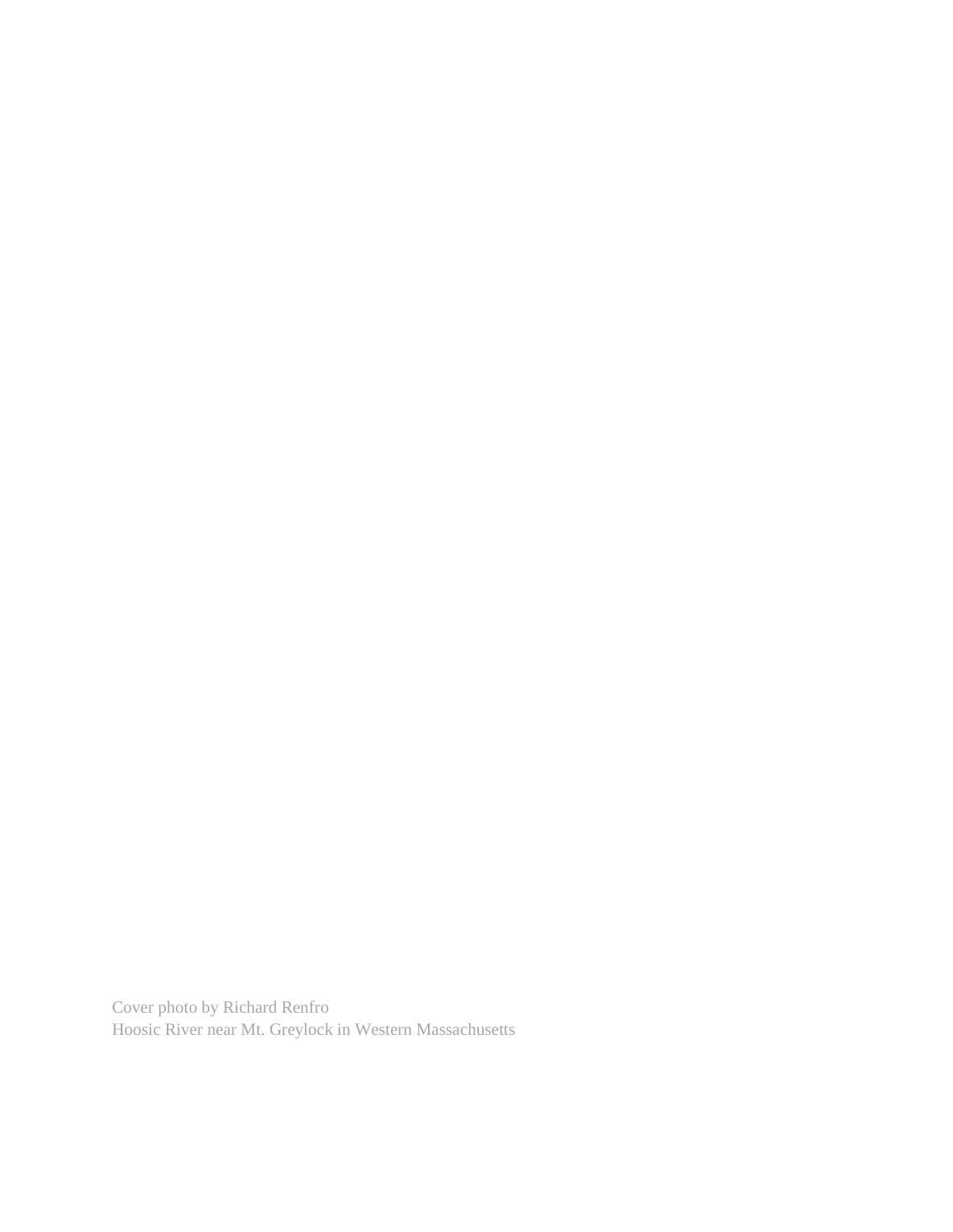#### **Message from the Scientific Integrity Official**

 $\overline{a}$ 

 EPA's ability to protect human health and the environment depends upon the integrity of the science on which it relies. The EPA has a long history of promoting scientific integrity. For example, early in EPA's history, then Administrator William Ruckelshaus established a culture of integrity and transparency by promising that the Agency would operate "in a fishbowl," as openly as possible. In 1999, the Agency published its Principles of Scientific Integrity, developed in conjunction with the EPA's National Partnership Council, which is comprised of representatives of Agency labor unions and management. The Principles laid out the basic rules for ethical behavior by all EPA employees in conducting scientific research, in interpreting and presenting results, and in using scientific information and data. Training was also made available at that time on the Scientific Integrity Principles.

 Since then, EPA has continued to make significant progress institutionalizing scientific integrity through a wide variety of policies, guidance and actions. These efforts were captured in the EPA's Scientific Integrity Policy, issued in February 2012. Because of the EPA's strong commitment to scientific integrity, the Agency was recently rated highly in two separate reports comparing scientific integrity and transparency among federal agencies.<sup>1</sup>

 While our early work continues to expand in implementing the Agency's new Policy, I am confident that we are moving forward on actions that will further weave scientific integrity into the fabric of how EPA operates.

> Glenn Paulson, Ph.D. Interim Scientific Integrity Official U.S. Environmental Protection Agency

 $1$  Two recent Union of Concerned Scientists reports: the first in March 2013 entitled, "Grading Government" Transparency: Scientists' Freedom to Speak (and Tweet) at Federal Agencies" http://www.ucsusa.org/assets/documents/scientific\_integrity/grading-government-transparency-report.pdf

 and another March 2013 report entitled, "Federal Agency Scientific Integrity Policies: A Comparative Analysis." http://www.ucsusa.org/assets/documents/scientific\_integrity/SI-policies-comparative-analysis.pdf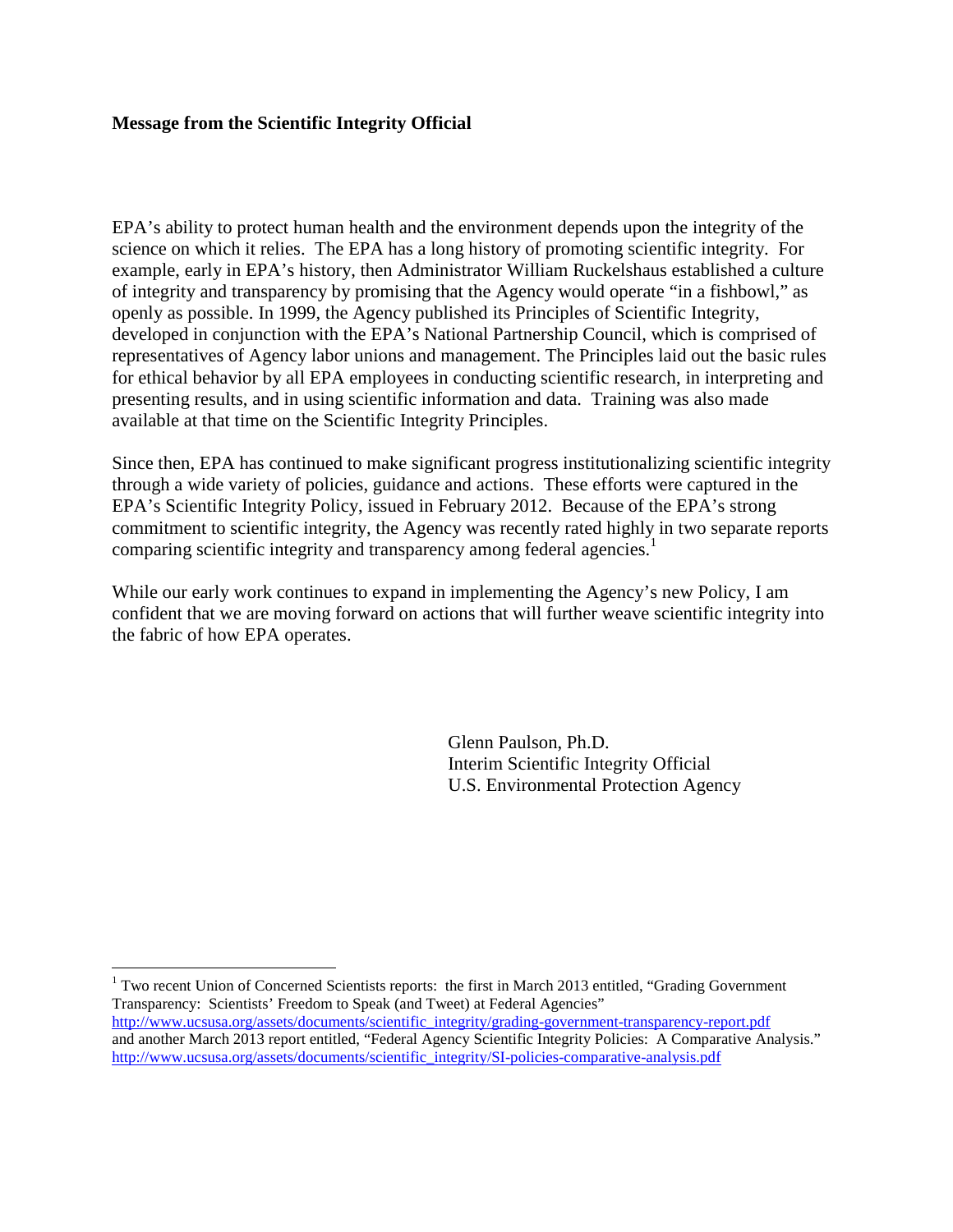- Listening sessions that included internal and external stakeholders, EPA employee unions' representatives, and EPA senior managers;
- • A webinar open to all EPA employees to discuss scientific integrity; and,
- Publication of this Annual Report.

#### Scientific Integrity Committee

 The Scientific Integrity Committee and its membership were established by the Policy; it has very specific duties, both within its members' organizations as well as across the Agency. The Committee is comprised of Deputy Scientific Integrity Officials, senior managers from across the EPA. A list of the current Deputy Scientific Integrity Officials is in Appendix A. These Officials provide oversight for the implementation of the Policy, act as liaisons for their respective offices and regions, and are available to address questions and concerns regarding the Policy. In addition to their role on the Committee, the Deputy Officials work with the Scientific Integrity Official and others to address issues and allegations of scientific misconduct and violations of the Policy, provide input into the development of this Report as part of the annual review, and are to certify compliance with the Policy on behalf of their organizations.

 The Committee has met regularly to discuss elements of the Policy, consistent implementation across the Agency, and issues related to process and procedures for dealing with allegations of violation of the Policy. By meeting regularly, the Committee provides a critical cross-agency resource for conveying information and providing leadership in implementing the Policy.

#### Listening Session

 Listening Sessions (the "annual meeting" for Fiscal Year 2013) were held on June 25, 2013, and were comprised of four sessions:

- • External non-federal stakeholders
- Federal stakeholders
- EPA union representatives
- EPA senior managers

 For each session, participants were invited to provide input on EPA's Policy implementation and future challenges. Several of the external stakeholders praised the EPA Scientific Integrity Policy. The Union of Concerned Scientists (UCS) said that EPA's Policy is among the three strongest of the 23 agencies, departments and offices that the UCS surveyed. UCS also praised EPA as one of only two agencies that have appointed or have plans to appoint a full-time Scientific Integrity Official.

 Recommendations received from listening session participants included that the EPA should: 1) set up a process for evaluating training on scientific integrity; 2) set up a scientific integrity website with links to related policies, processes and documents; and 3) review mechanisms for Agency employees to express differing scientific opinions. The key points made at the sessions are summarized in Appendix B.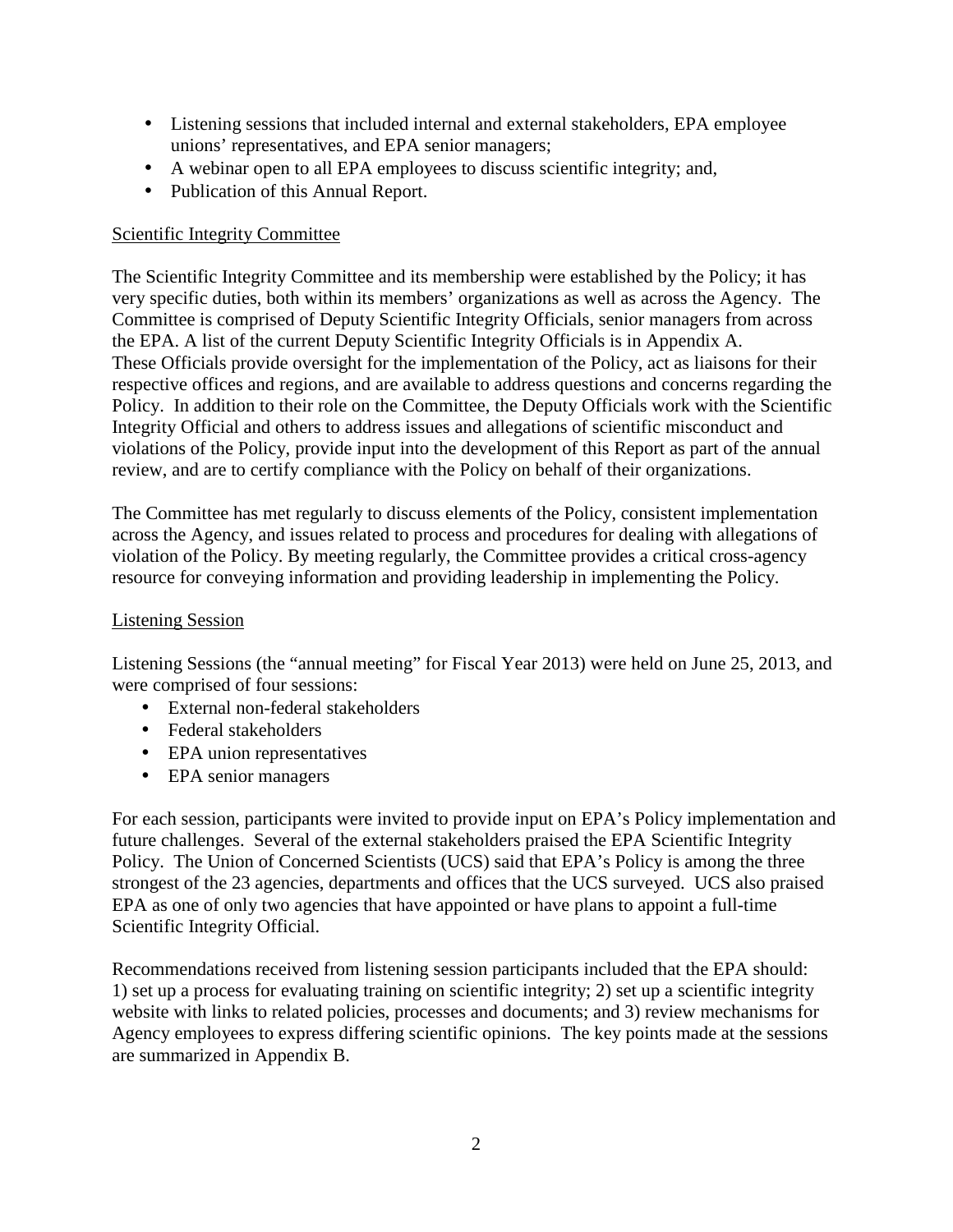#### **2013 Annual Report on Scientific Integrity**

#### **Section 1: Introduction**

 In March 2009, President Obama issued an executive memorandum that expressed the need for sound science to inform and guide decisions by Executive Branch departments and agencies. In response, the White House Office of Science and Technology Policy (OSTP) provided guidance for the development of scientific integrity policies by federal agencies.

 The EPA's Scientific Integrity Policy issued, in February 2012, in response to OSTP builds upon EPA's significant earlier scientific integrity efforts, focusing on: the promotion of a culture of scientific integrity throughout the EPA, the release of scientific information to the public, the consistent use of peer review and federal advisory committees, and the professional development of government scientists. The Policy established a Scientific Integrity Committee (the Committee) to provide oversight for its implementation. The Committee, led by the Scientific Integrity Official, will encourage consistent Policy implementation and further bolster the EPA's broader efforts to ensure the integrity of the Agency's scientific, engineering, and other technical work.

work.<br>The EPA's 2012 Policy also requires that the Scientific Integrity Official prepare an annual report, with input from the Committee, on the status of scientific integrity within the Agency. This Report satisfies that requirement. It describes the implementation efforts; the accomplishments, challenges and lessons learned during the previous year; and includes recommendations for future actions by the Scientific Integrity Committee to ensure continuous improvement in implementing the Policy. This Report also summarizes the input from both annual listening sessions on scientific integrity and an interactive webinar titled, "A Conversation with the Interim Scientific Integrity Official."

#### **Section 2: Scientific Integrity Implementation Activities**

 This section provides a description of the implementation and outreach activities conducted during the first year after issuance of the Scientific Integrity Policy. In addition, although the review and certification processes are still under development, their major components are described in Section 2B.

#### **A. The First Year**

 Implementation activities have been structured to ensure regular, substantive input on issues and priorities and, when needed, the development of new procedures, guidance, or other actions to promote greater consistency in the implementation of the Policy.

 Implementation activities for the first year consisted of the following, which are discussed in more detail below:

• Regular meetings (currently quarterly) of the Committee to discuss implementation of the Policy;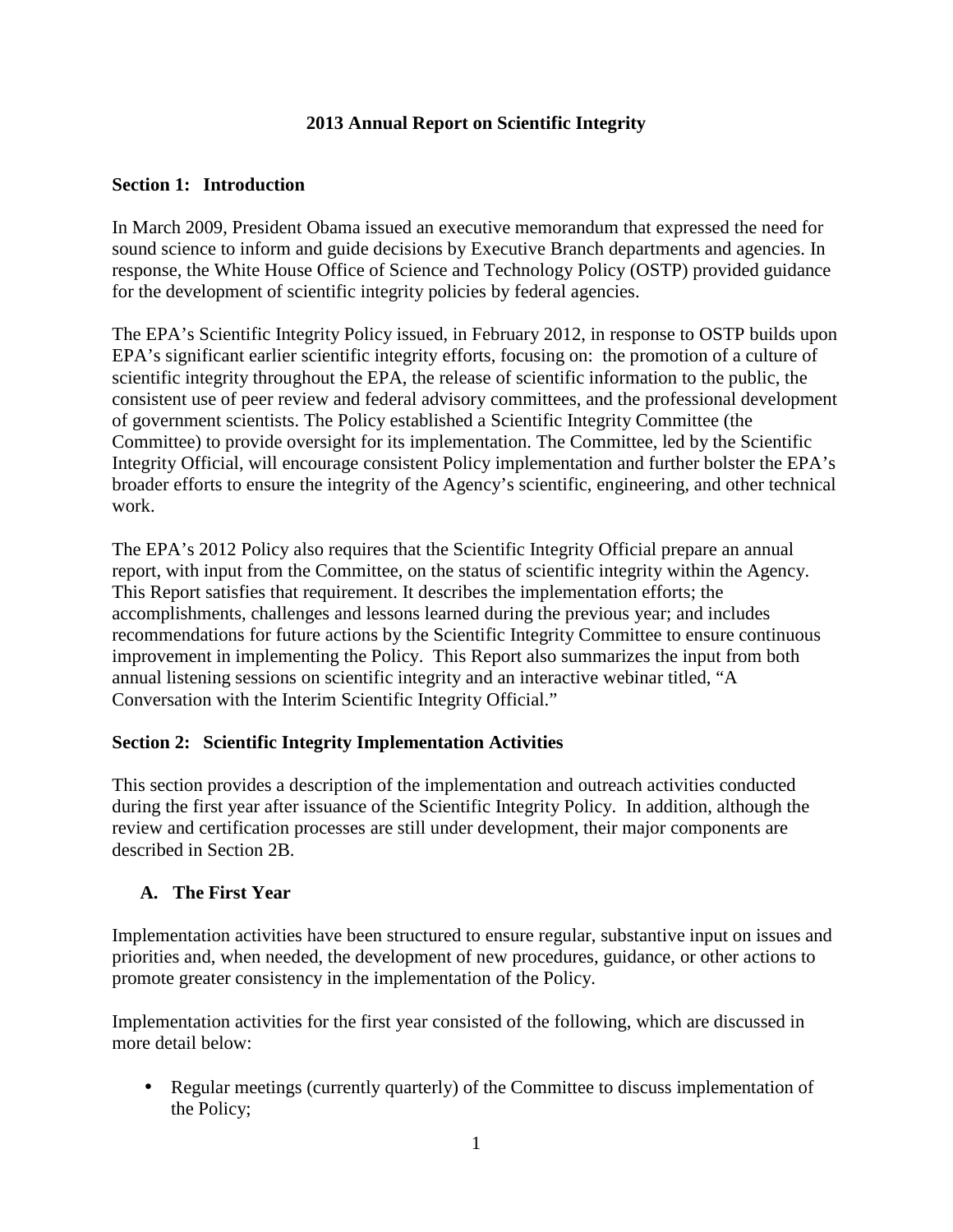#### A Conversation with the Scientific Integrity Official

 A webinar providing a direct interaction between EPA employees and the Interim Scientific Integrity Official was held on August 20, 2013. Compared to the listening sessions, this webinar allowed for a broader group of participants and provided an opportunity for the Official to educate and train employees on the Policy, while also providing a venue for EPA staff to ask questions and provide input. At least 140 employees participated online, with many more participating by telephone in conference rooms across the country. Many suggestions were made during the webinar on a wide range of issues; these suggestions are summarized in Appendix C.

# **B. Future Implementation Activities<sup>2</sup>**

<u>.</u>

 This section describes proposed future implementation activities. To facilitate consistent implementation, the Committee meetings that support the cross-agency implementation of the Scientific Integrity Policy will continue. This includes outreach efforts with stakeholders, partners, and employees. Each office and region also has both the authority and the responsibility to ensure implementation of the Policy and to annually review and certify that its activities are in compliance with the Policy. A biennial review of the Policy by the Scientific Integrity Committee will serve to evaluate the effectiveness of the Policy and EPA's adherence with the applicable rules and regulations, as well as identify any needed changes.

#### Scientific Integrity Committee Meetings and Outreach Efforts

 Fundamental to the implementation of the Policy are the quarterly meetings of the Scientific Integrity Committee. (See Figure 1 below for a description of the proposed overall cross-agency process.) The October meeting would be used to prioritize the work of the Committee for the new Fiscal Year. If needed, workgroups could be formed to address specific priority topics, e.g., training. The January and April meetings provide an opportunity for Committee members to discuss progress addressing current priorities and issues, and to further ensure consistent implementation across the Agency. During the July meeting, the Committee would discuss recommendations and suggestions that had been provided during earlier Committee meetings, as well as from partners, stakeholders, and employees during outreach efforts.

 $2<sup>2</sup>$  The future annual implementation activities for scientific integrity are still being discussed with the Committee Members.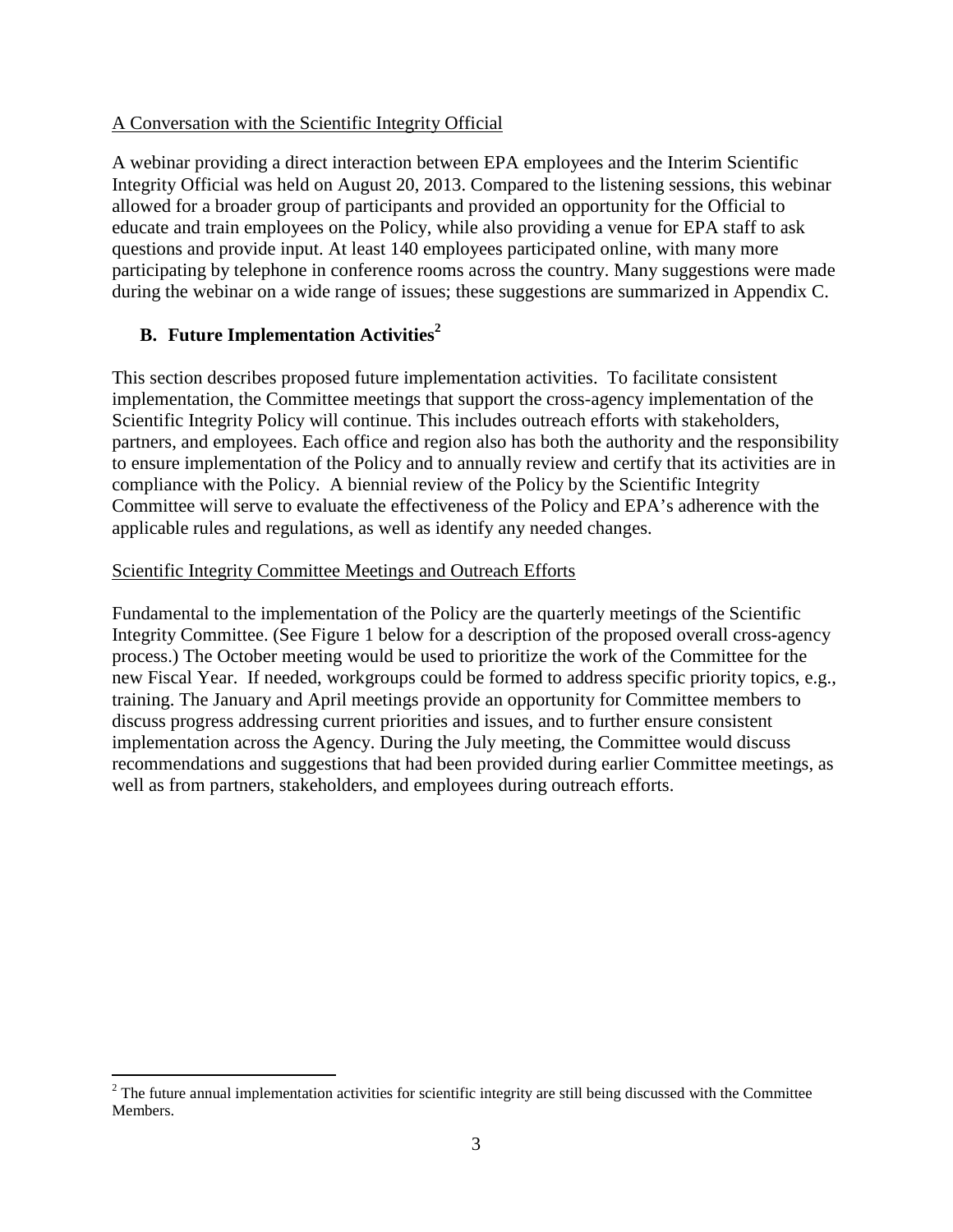

 **Figure 1. Scientific Integrity Cross-Agency Implementation Process** 

 In March, the Committee will conduct formal "listening sessions" with representatives of the Agency's external stakeholders (e.g., the Science Advisory Board, the Office of Science and Technology Policy, the Office of Inspector General, the Union of Concerned Scientists, and the National Academies' National Research Council), EPA employee unions, and EPA's senior leadership; this is a key element of its outreach efforts. The purposes of listening sessions are to solicit input that informs the Annual Report on scientific integrity and to help the Committee identify new concerns and obtain recommendations. Listening sessions are held early in the calendar year so that input from them can be considered when offices and regions evaluate whether there are any weaknesses or challenges in their organization's implementation of the Policy that need further action in the near term.

 Additional outreach efforts also will include one or two Agency-wide webinars each year to provide any interested EPA employees an opportunity to share their thoughts and suggestions on scientific integrity. The webinars are scheduled to provide timely input into priority setting for Committee activities and information that regions and offices can consider in planning their significant and robust discussion on scientific integrity issues and activities. For example, union representatives have requested regular opportunities to engage in a discussion of scientific integrity issues, and provide recommendations on priorities and potential changes in the Policy. internal control reviews. Additional outreach activities also will be undertaken to ensure a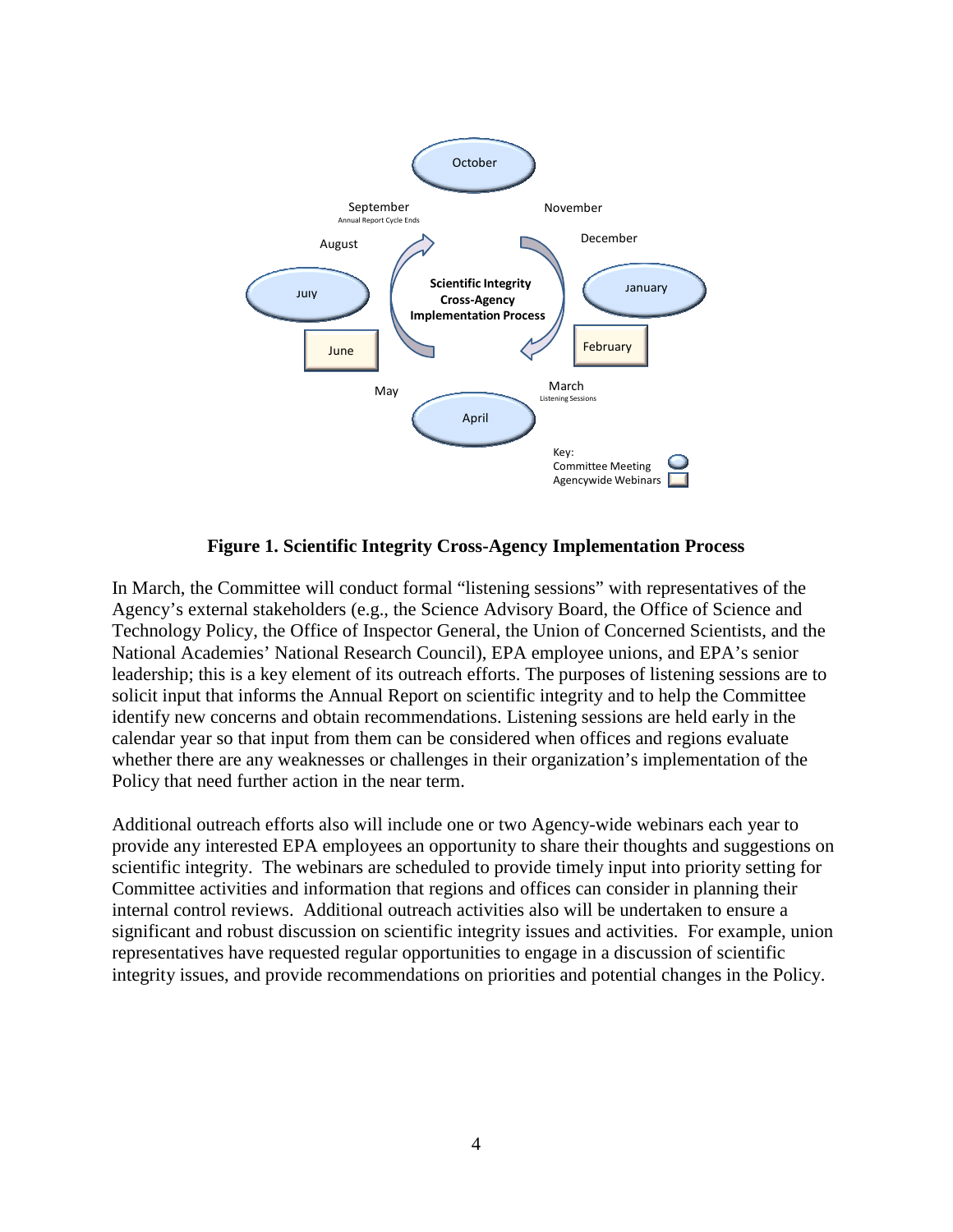# Review, Certification and Reporting on Compliance with the Policy

 All Agency employees, including scientists, managers, and political appointees, are required to follow the Scientific Integrity Policy. While the Deputy Scientific Integrity Officials provide implementation oversight, act as the liaison for their respective organizations, and are available to address questions and concerns from individuals within their offices, as the Policy itself states, implementation of the Policy is the responsibility of all EPA personnel. The Deputy Scientific Integrity Official for each office and region should engage management and staff to identify and promote activities that support scientific integrity. Annually, each Deputy Official will need to review these activities, develop information needed for the Annual Report, and certify compliance (for the office or region) with the Policy.

## Review of Activities for the Annual Report

 The Deputy Scientific Integrity Official for each organization will oversee a review of that organization's activities and determine whether their activities are in compliance with the Scientific Integrity Policy. Specifically, the four implementation areas in the Policy to be addressed are:

- Promoting a culture of Scientific Integrity
- Releasing Scientific Information to the Public
- Conducting Peer Review and Using Federal Advisory Committees
- Ensuring Professional Development of EPA's Scientists, Engineers, and Other Technical Personnel

 For each of the areas listed above, each organization that generates, manages, communicates or otherwise deals with scientific information or issues should develop organizationally specific review questions that will help in assessing its progress in implementing the Policy. (In his May 8, 2013 memorandum to the Committee members, Bob Perciasepe, then Acting Administrator, specifically directed that questions be developed to facilitate the review of compliance with the Policy.) Because each organization is unique, these questions may need to be tailored to adequately address scientific integrity in each organization.

 The review questions are intended to aid each organization in determining: 1) whether internal controls are needed or are in place to prevent violations of the Policy; 2) how well the Policy is being implemented; and 3) whether there are any weakness or challenges that need to be addressed. Programs and regions should also compile information and examples of accomplishments and lessons learned.

# Certification of Compliance

 At the completion of an annual review, each Deputy Scientific Integrity Official should be in a position to "certify" compliance of his or her organization with the Policy, as well as report on the implementation of the Scientific Integrity Policy, including dealing with any misconduct issues within his or her program or region. To effectively achieve the certification requirement of the Policy, either a separate certification process is needed or each Deputy Scientific Integrity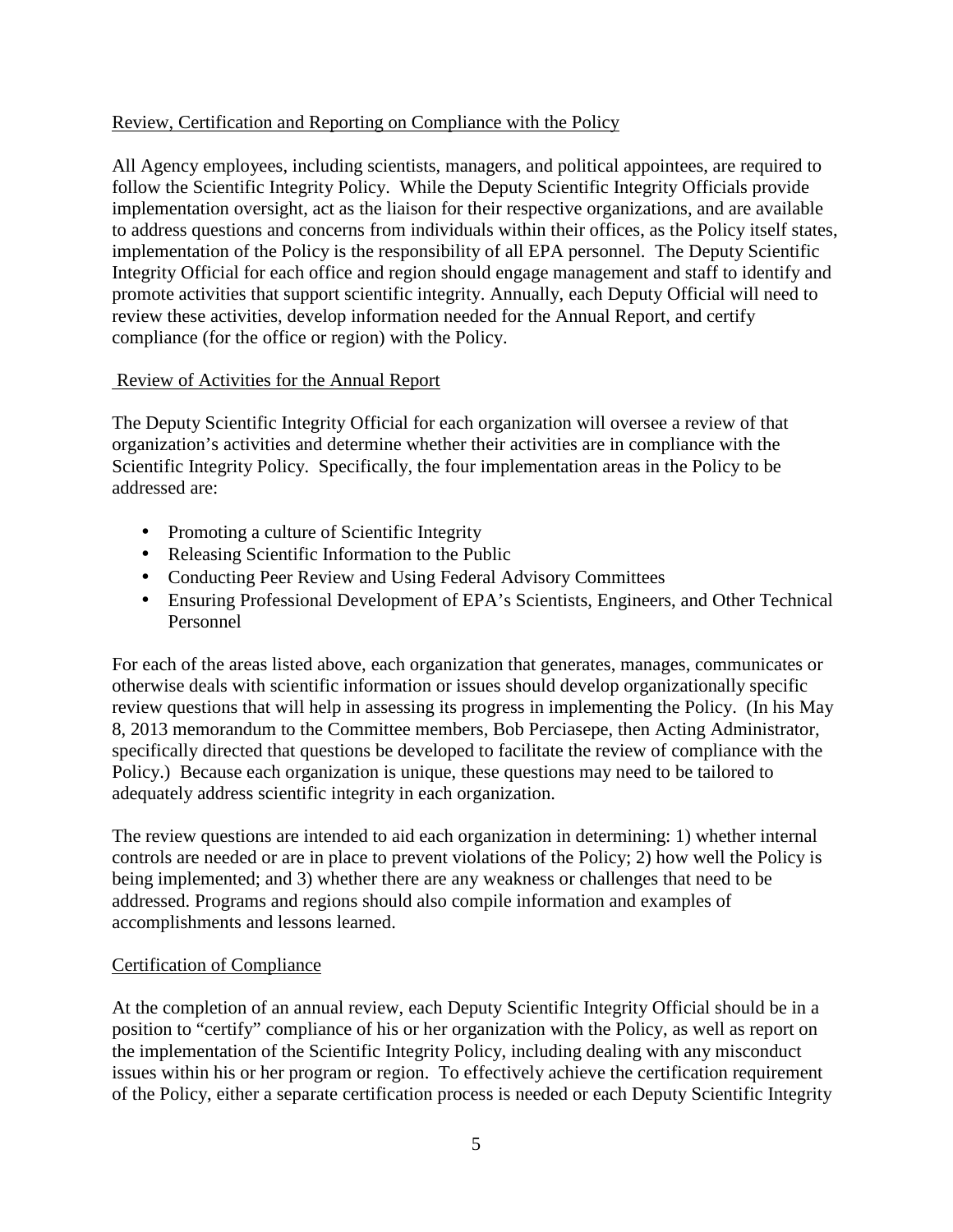Official would address scientific integrity policy compliance in the relevant Federal Managers' Financial Integrity Act (FMFIA) assurance letter.<sup>3</sup> A specific "assurance" statement in the organization's FMFIA assurance letter will satisfy the certification requirement in Section V.D. of the Scientific Integrity Policy, while also informing the FMFIA process. The May 8, 2013 memorandum previously mentioned also directed that the Committee develop a certification statement and address scientific integrity in FMFIA assurance letters starting in FY 2014.

#### Preparation of the Annual Report on Scientific Integrity

 Besides the above certification, each Deputy Scientific Integrity Official must report to the Scientific Integrity Official on the promotion of a culture of scientific integrity, the release of scientific information to the public, the consistent use of peer review, and the professional development of government scientists, engineers, and other technical personnel within his or her organization.

organization.<br>The Scientific Integrity Official, with input from the Deputy Scientific Integrity Officials, is responsible for generating and making publicly available an Annual Report to the Science Advisor on the status of scientific integrity in the Agency. The Annual Report is to highlight scientific integrity successes, as well as identify areas for improvement and include a plan for addressing critical weaknesses, if needed. The Annual Report will also include lessons learned during the previous year, a summary of input from the outreach efforts, and recommendations for future actions by the Committee to ensure continuous improvement in implementing the Policy. Information that programs and regions gather as part of their annual review and certification process is valuable input for the Annual Report.

#### Conduct of the Biennial Policy Review

 $\overline{a}$ 

 The Policy requires that the Committee conduct a review every two years to ensure the effectiveness of the Policy. The Policy shall be reviewed and, if necessary, revised as recommended by the Committee and the Scientific Integrity Official, and approved by the Science Advisor. The initial biennial review will occur in FY 2014.

#### **Section 3: Scientific Integrity Policy Accomplishments**

 The accomplishments discussed below are organized around the four major components of the Policy. The information provided in this report establishes the baseline from which progress will be determined in future years. Despite resource limitations, including not having a full-time Scientific Integrity Official during the first year of Policy implementation, the Agency has accomplished a variety of scientific integrity related actions.

 $3$  The Office of Research and Development (ORD) has already fully integrated its Scientific Integrity review and certification into its FMFIA process and will continue to do so in the future. Other EPA offices could adopt this approach or develop an alternative one.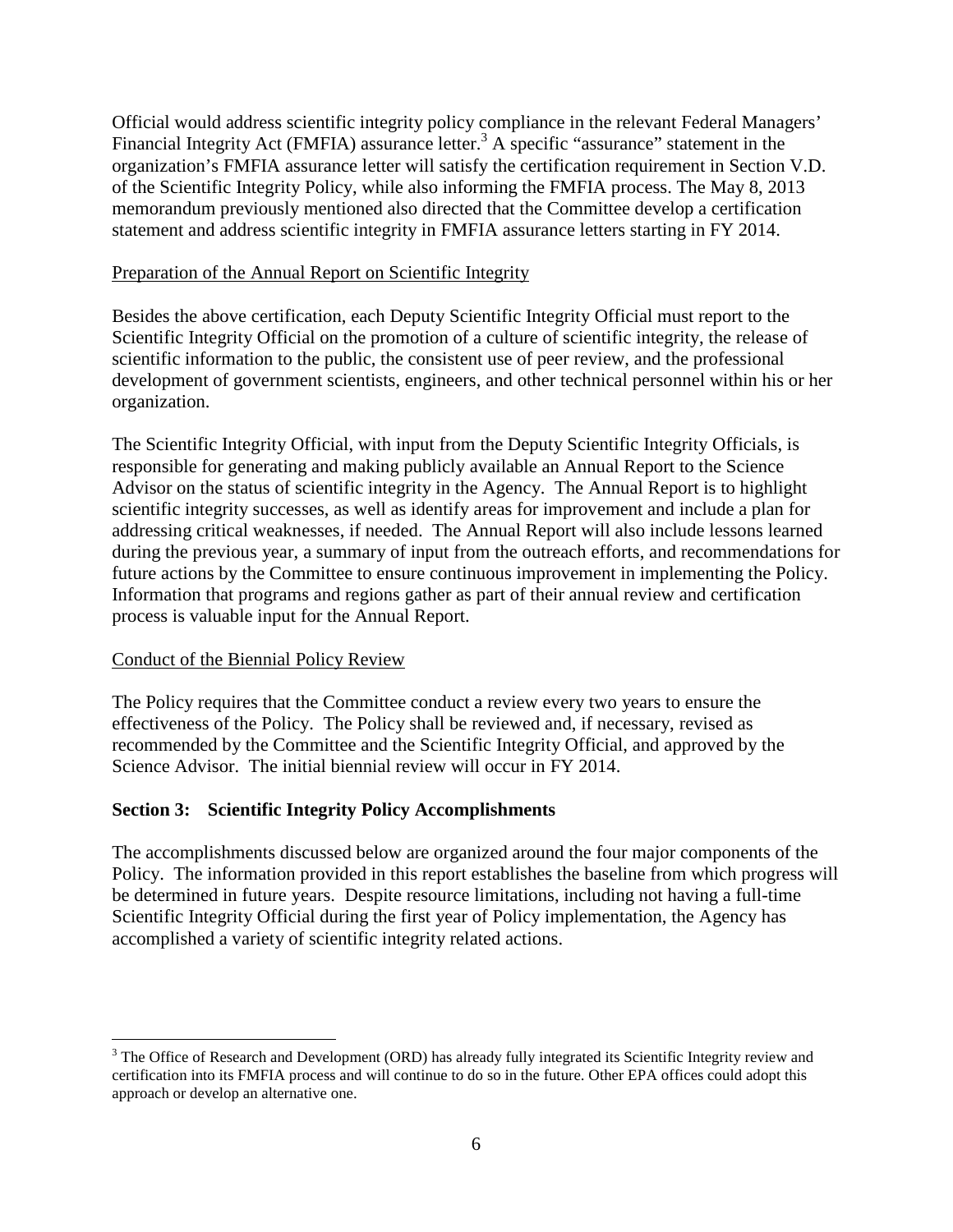#### **A. Promoting a Culture of Scientific Integrity**

 As stressed in the Policy, successful application of science in Agency policy decisions relies on the integrity of the scientific process both to ensure the validity of scientific information and to engender public trust in the Agency. Scientific integrity is promoted across the Agency by supporting a culture of scientific integrity, enhancing transparency within scientific processes, and protecting Agency scientists (e.g., by prohibiting management from intimidating or coercing scientists to alter scientific data, findings, or professional opinions). Below are examples from across the Agency.

#### Supporting a Culture of Scientific Integrity

#### *Scientific Integrity Official*

 Somewhat unique among federal agencies, EPA has chosen to hire a senior level employee that will provide focus and leadership on scientific integrity. Most other federal agencies have this role as a collateral duty for a senior person with other responsibilities. The Agency is in the process of hiring its first full-time Scientific Integrity Official, who will act as a champion for scientific integrity throughout the Agency. The position is expected to be filled early in FY 2014.

#### *Application of the Policy*

 In addition to all EPA employees, and as specifically noted in the Applicability section of the Policy, all contractors, grantees, collaborators and volunteers who engage in scientific activities at or for the EPA are expected to uphold the standards established in the Policy. For example, the Office of Enforcement and Compliance Assurance (OECA) conducts compliance monitoring of laboratories that perform environmental and safety studies in support of pesticide registrations under the Federal Insecticide, Fungicide and Rodenticide Act (FIFRA) or pursuant to a consent agreement under the Toxic Substances Control Act (TSCA). Compliance monitoring is carried out to assure that these studies are conducted in compliance with the FIFRA or TSCA Good Laboratory Practice (GLP) regulations at 40 CFR parts 160 and 792, respectfully. Instances of non-compliance are referred to the Office of Chemical Substances and Pollution Prevention (OCSPP) for regulatory action. The people working in these outside labs are expected to act in accordance with the Policy.

 The EPA's Forum on Environmental Measurements (FEM) is implementing another Agency- wide policy requiring organizations generating or using environmental data under certain Agency-funded assistance agreements to submit documentation of their competency prior to award of the agreement, or if that is not practicable, prior to beginning any work involving the generation or use of environmental data under the agreement. That policy was originally approved on December 12, 2012, by the Science and Technology Policy Council and compliance with it is to have been accomplished by October 1, 2013. The policy applies to competitive and non-competitive assistance agreements expected to exceed a total maximum value of \$200,000 (in federal funding) that will involve the generation or use of environmental data. Requiring that these organizations provide documentation of their competency will help to ensure integrity of the data and compliance with the Scientific Integrity Policy.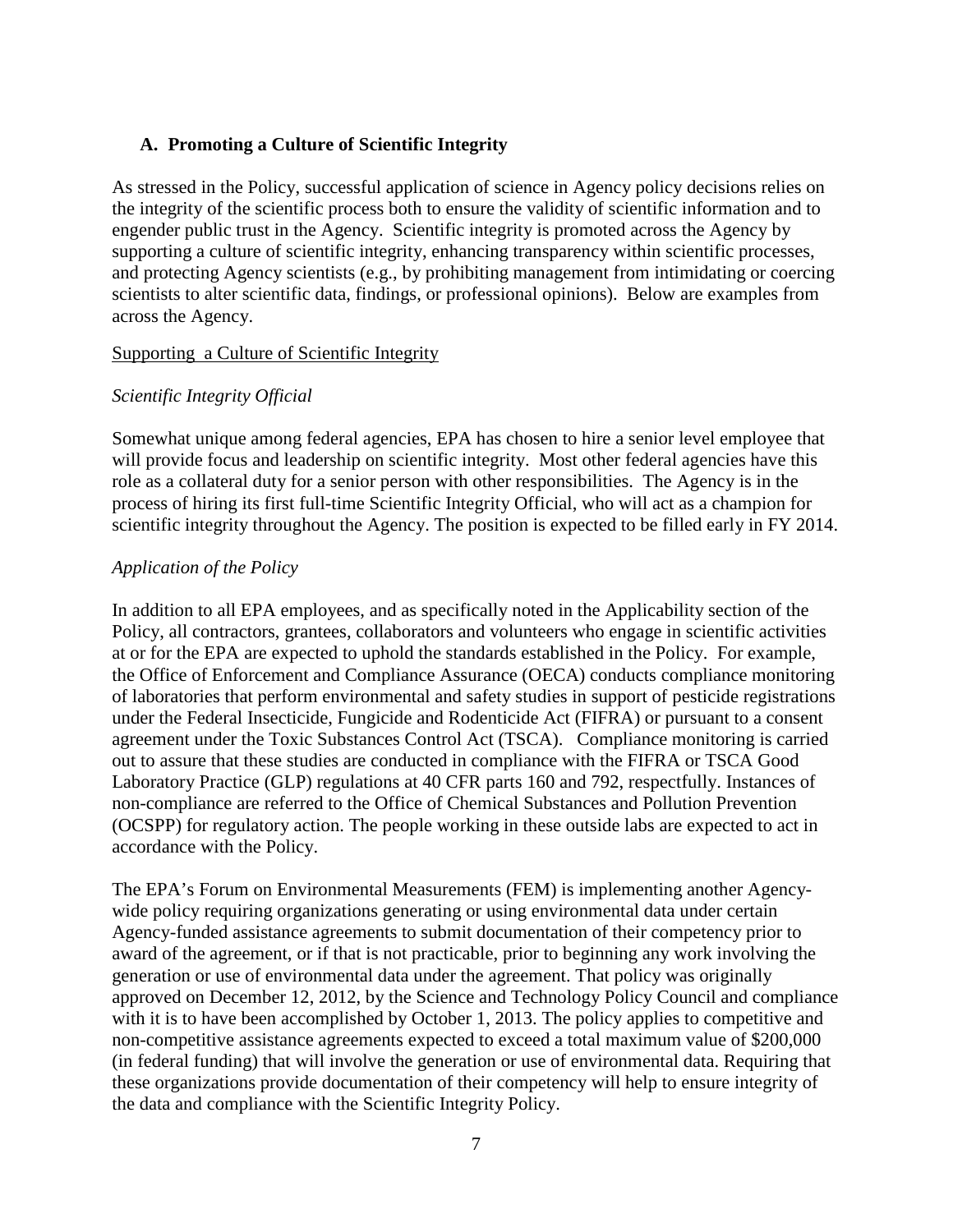ORD is revising terms and conditions for grant awards to require grant recipients to provide annual assurance that they understand and comply with the terms and conditions of EPA's Scientific Integrity Policy that are designed to prevent research misconduct.

# *Consistent Field Operations*

 The Policy also promotes a culture of scientific integrity by fostering honest investigation, discussion, refined understanding, and a firm commitment to evidence. To this end, the Deputy Administrator identified improving the consistency of field operations as an Agency-wide area of focus. The Regional Science and Technology (RS&T) Directors' Field Operations Group (FOG) was created and charged with promoting and ensuring technical consistency among the Agency's many field activities. EPA has an obligation to ensure that reliable, accurate environmental data of known quality is generated, and that the process of generating data, from planning to implementation to reporting, is traceable and transparent. In FY 2013, the FOG developed ten operational guidelines for field activities to ensure consistency in managing field practices and to reduce potential vulnerabilities. The FOG Guidelines are based on best practices for data collection as determined by EPA field groups, EPA quality requirements, and concepts of management systems established by the International Organization for Standardization (ISO). Management and staff at OECA's National Enforcement Investigations Center (NEIC) have led implementation efforts including developing and delivering national training. In March 2013, the EPA Deputy Administrator directed full implementation of the FOG Guidelines within three years. Program and regional offices have developed and are carrying out implementation strategies.

# *Electronic Tracking and Chain-of-Custody Procedures for Environmental Field Samples*

 Chain-of-custody procedures are an essential quality control element that ensures that sample integrity can be tracked and documented, reducing the risk of lost samples and compromised data quality. The EPA ORD implemented electronic tracking and chain-of-custody procedures for the collection and analysis of environmental field samples for the Congressionally-requested Hydraulic Fracturing Drinking Water Study. This innovative system enabled the field and laboratory staff to create a thorough electronic chain-of-custody file. A handheld barcode scanning computer system and software program are being used to track samples and sample bottles from bottle preparation through analysis to data storage for this high profile project. With this system, the status, current location of every sample, and who had performed each step in the sample's lifetime, can be traced and verified.

#### *Scientific Integrity Training*

 As part of its mandate, the EPA Scientific Integrity Committee has overseen the development of training on the Scientific Integrity Policy for Agency employees. Contractors, cooperators, grantees, and volunteers also will be encouraged to take this training, and may in the future be required to do so if such training is part of their respective agreements with the EPA.

 The first training module, developed by a workgroup under the Committee with representatives from program and regional offices and EPA unions, is now available through EPA's training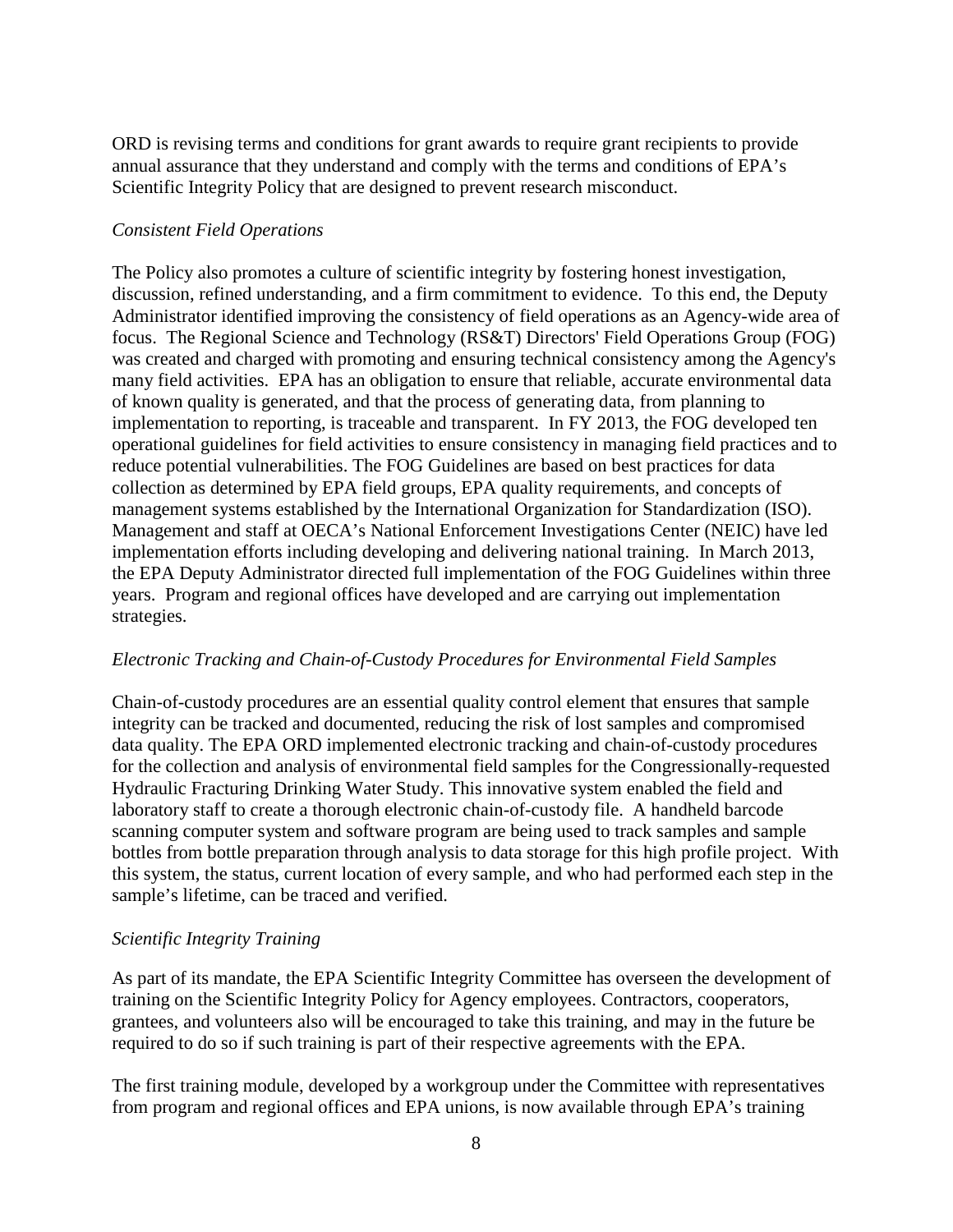portal. This training module is required for all Agency managers and direct-line supervisors, as well as for personnel within their offices that they have designated. A summary of the Policy and an invitation to take the training will be sent to all EPA employees to help continue to ensure that they are familiar with the Policy and are aware of the importance of scientific integrity.

 In addition to this newly developed training specifically on the Scientific Integrity Policy, there are many other training courses that are relevant to scientific integrity. Among them are the following examples.

 EPA laboratories provide annual Laboratory Ethics and Data Integrity Training for scientists engaged in generating scientific data to support cleanups, enforcement, and environmental assessments. This annual scientific ethics training fulfills accreditation standards (as applicable) and directly reinforces an understanding of the laboratory ethics policy, as well as indirectly of the Scientific Integrity Policy.

 During the past year, EPA scientific and technical staff participated in activities such as EPA's Forum for Environmental Measurement and the National Environmental Monitoring Conference, both of which promote a high level of data integrity. EPA's Office of Water conducted annual Chemistry and Microbiology training for Regional and State Certification Officers responsible for the oversight of drinking water laboratories.

 Additionally, several EPA regions conduct annual quality assurance training for scientific and technical staff. The training covers the region's quality assurance procedures, quality assurance project plan requirements and procedures, and the Field Operations Group and information quality guidelines. In addition, some EPA regional offices offer an annual Quality Assurance Conference. The conferences include speakers from within the Agency, universities, and the private sector.

 All of these other training activities are focused on one or more specific components of the Scientific Integrity Policy.

## *Scientific Integrity Official/Office of Inspector General Coordination Procedures*

 The efficient evaluation and disposition of decisions regarding scientific misconduct allegations require close coordination between the Scientific Integrity Official and the Office of Inspector General (OIG). This past year, the Scientific Integrity Official personally led the work to develop procedures for this coordination on scientific misconduct allegations. The "Coordination Procedures between the Scientific Integrity Official and the Office of Inspector General regarding Scientific Misconduct Allegations" are found in Appendix D.

#### *Scientific Misconduct Allegations*

 The Scientific Integrity Official, working closely with the EPA OIG and the EPA Science Advisor, investigated three allegations of violations of the Scientific Integrity Policy. These allegations came from entities outside of the Agency, and included issues in the areas of release of scientific information, peer review, and data interpretation. Two of the allegations were found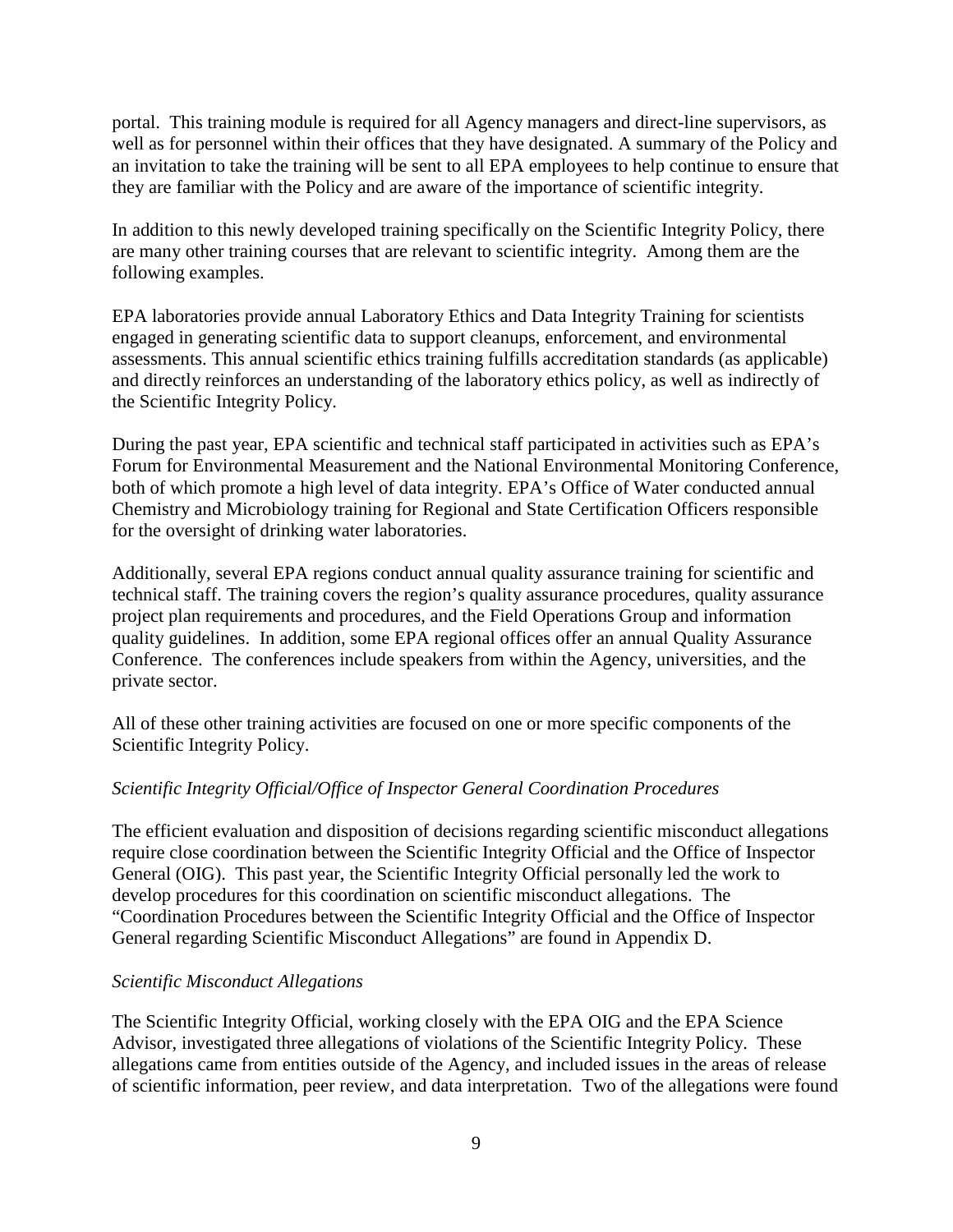to have no merit. The third allegation, referred from the OIG for Agency evaluation, is still under review to determine whether any action is needed.

#### Enhancing Transparency

 To enhance transparency, the Scientific Integrity Policy recognizes the value of independent review of the Agency's scientific facilities and testing activities, as occurs with accreditation by national and internationally recognized sanctioning bodies. While the testing conducted at many of EPA's laboratories is unique, EPA has pursued appropriate accreditation and certification to demonstrate laboratory integrity prior to the issuance of the overarching Scientific Integrity Policy in February 2012.

#### *Accreditation of EPA Laboratories*

 All EPA laboratories are addressing the 2004 Agency Policy Directive, "Assuring the Competency of Environmental Protection Agency Laboratories" (http://www.epa.gov/fem/pdfs/labdirective.pdf). Most EPA laboratories addressed the competency policy directive by becoming accredited by the National Environmental Laboratory Accreditation Program (NELAP) or by obtaining International ISO 17025 standard certification. For laboratories with more specialized research, for which there is not yet a national or international accreditation process, a third-party external assessment was performed to demonstrate and document that the laboratory was adhering to the policies and procedures described in their documented data quality system.

 All EPA regional laboratories maintain NELAP accreditation or ISO 17025 certification. Some EPA labs go far beyond what is required by NELAP and ISO. For example, because of its portfolio of specific projects, the Region 8 Laboratory has had three reviews during the last two years. These included not only an onsite NELAP review, but also an ORD Quality Assurance/Quality Control review for the National Hydro-Fracking Study, and an Office of Ground Water and Drinking Water review for Drinking Water Certification of the Region 8 Laboratory.

Laboratory.<br>The Office of Air and Radiation (OAR) National Analytical Radiation Environmental Laboratory (NAREL) maintains NELAP accreditation. The OAR National Vehicle Fuel & Emissions Laboratory and the OCSPP Biological and Economic Analysis Division Laboratories maintain ISO 17025 certification.

 OECA's environmental forensic science center, the NEIC, is accredited by an internationally recognized accrediting body (American National Standards Institute/American Society for Quality/National Accreditation Board/Forensic Quality Services, ANSI/ASQ/NAB/FQS). The scope of this accreditation includes both field and laboratory activities. NEIC's quality management system conforms to ISO 17025:2005 requirements and supplemental requirements for forensic science service providers. Annual external assessments are conducted by this accrediting body.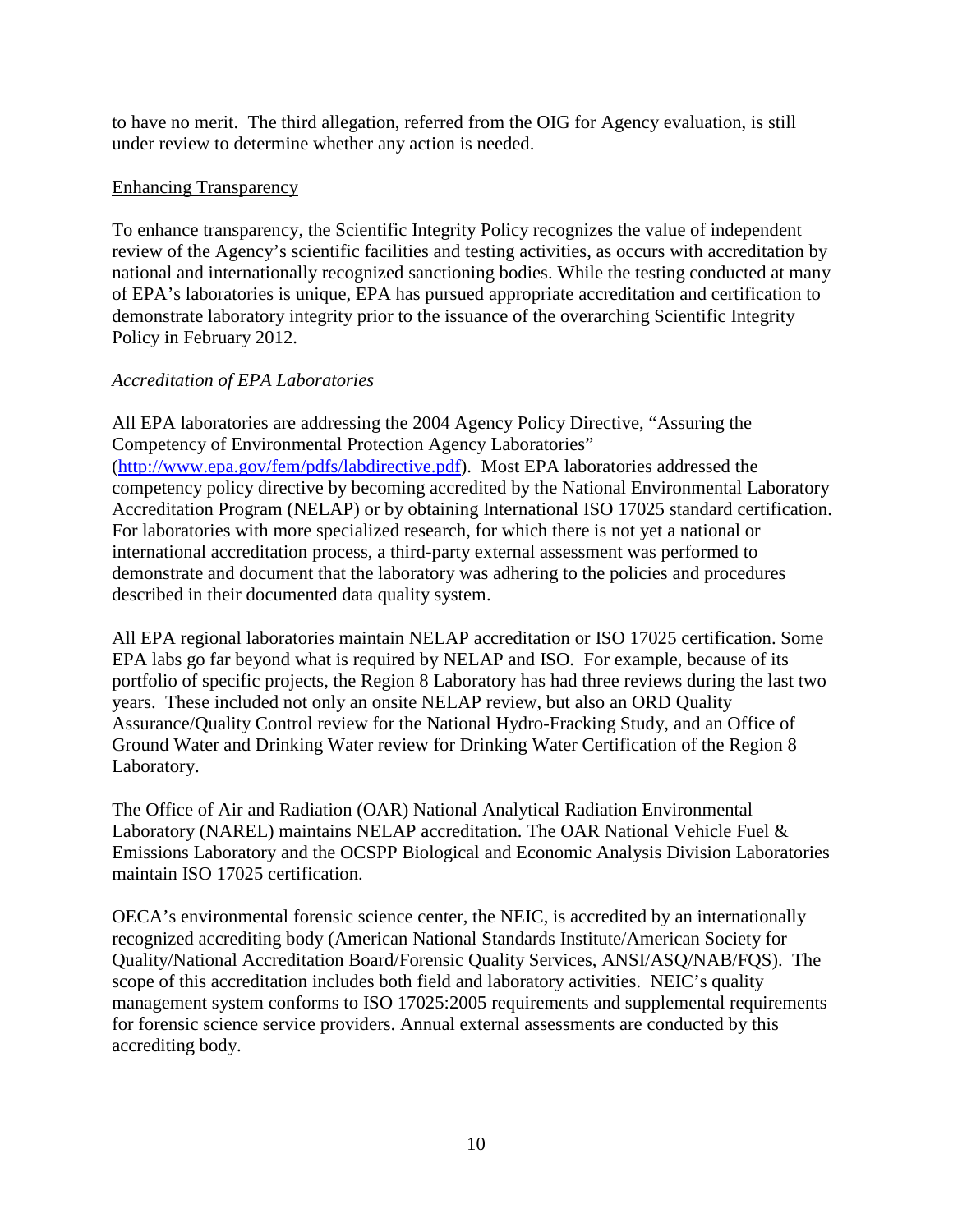The OCSPP/Office of Pesticide Programs - Microarray Research Laboratory and several ORD Laboratories use non-EPA third party external auditors to demonstrate and document that the laboratory is adhering to the policies and procedures described in their documented quality system, since a formal accreditation program is not available for the specialized research performed at these labs.

 The Office of Solid Waste and Emergency Response (OSWER) manages the Environmental Response Laboratory Network (ERLN), which is comprised of approximately 140 Federal (including EPA labs), State, and private laboratories. There are extensive requirements for laboratories to become members of the ERLN, with the most basic requirement being that each laboratory must be accredited under a nationally recognized accreditation program (such as NELAP) or provide written proof of compliance with all ISO 17025 laboratory certification requirements. Laboratories choosing this second means of ERLN membership are subjected to an EPA-sponsored laboratory audit before they are allowed to analyze samples under the ERLN. OSWER has established capability in five EPA regional laboratories for the sole purpose of analyzing environmental samples for chemical warfare agents (CWA). These laboratories are all NELAP accredited for general laboratory activity with CWA analysis and subjected to annual Proficiency Tests to ensure their competency for this type of analysis, since there is no available accreditation for this area of analysis. OSWER also manages two specialized mobile laboratories, both with NELAP accreditation.

#### *Review of Data from Other Organizations*

 The Agency's quality assurance is further supported by, "A Summary of General Assessment Factors for Evaluating the Quality of Scientific and Technical Information" and its addendum, "Guidance for Evaluating and Documenting the Quality of Existing Scientific and Technical Information." This document describes the assessment factors and considerations used by the Agency to evaluate the quality and relevance of scientific and technical information. The addendum was updated this year, to establish minimum review and documentation requirements for assessing and accepting data from other organizations.

#### Protecting Employees

 When the Whistleblower Protection Enhancement Act of 2012 was signed into law on November 27, 2012, the law bolstered the protections and rights found in the Whistleblower Protection Act of 1989. Among other things, the enhanced Act provides whistleblower protection for government scientists who challenge censorship of scientific information or make whistleblower disclosures related to the integrity of scientific processes. In response to additional requirements of the Act, the EPA OIG has designated Howard Nicholson, an attorney with the EPA OIG, as the Agency's whistleblower protection ombudsman to be responsible for educating employees about whistleblower protections, rights and remedies. Mr. Nicholson is available to respond to individual inquiries and to address staff gatherings and to provide training on this important issue.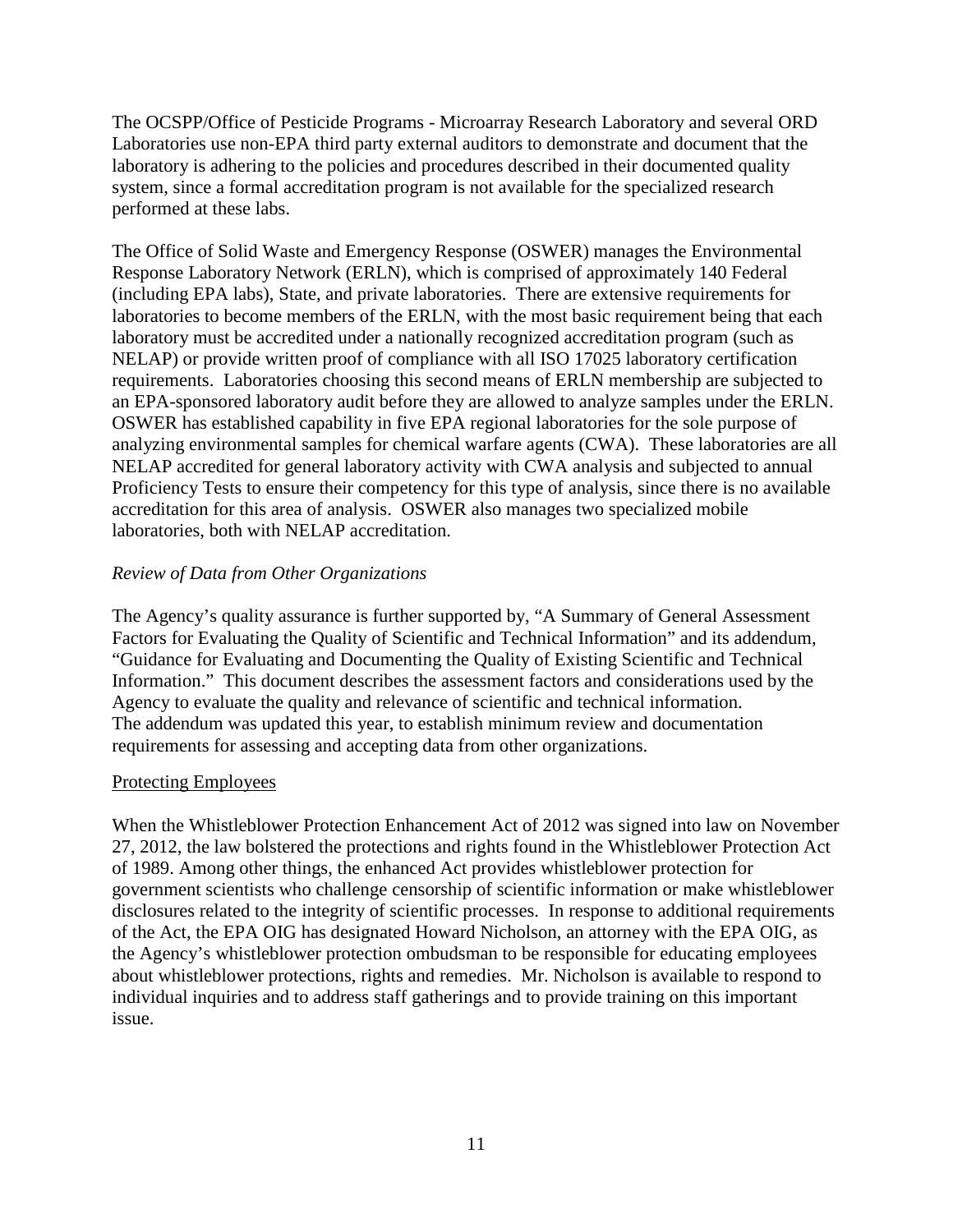#### **B. Release of Scientific Information to the Public**

 Scientific research and analysis are the foundation of all EPA policy decisions. The Agency works to ensure that scientific research and results are presented openly, with integrity, accuracy, timeliness, and full public scrutiny. EPA encourages and supports transparency and active, open communications through various forms, including but not limited to publication in peer-reviewed journals, conference papers, presentations, media interviews, responses to Congressional inquiries, web postings, and news releases. Full and open communication is a shared responsibility throughout EPA.

 EPA program and regional offices work continuously to promote access to relevant scientific information. Below are examples of recent accomplishments regarding the release of scientific information to the public. What follows is only a partial picture ("snapshot") since every day all EPA Offices are providing some types of scientific information to segments of the American public. Here we highlight only a few that either started or reached a major stage of accomplishment in the past year.

#### Cross-Agency Efforts

#### *Increasing Public Access to the Results of EPA-funded Scientific Research*

 In a February 2013 memorandum, the Director of the White House Office of Science and Technology Policy (OSTP) asked all federal Departments and Agencies to prepare and submit draft plans for increasing public access to the results of their federally funded scientific research. The EPA has prepared a draft Plan for how to make more fully available to the public both peer- reviewed scholarly publications and also the associated digitally formatted scientific data resulting from unclassified research funded wholly or in part by the Agency.

#### *Hydraulic Fracturing Study*

 EPA has conducted extensive outreach to states, Tribes, the public, the scientific community, industry and other interested stakeholders in the development and execution of its *Study of the*  Potential Impacts of Hydraulic Fracturing on Drinking Water Resources (Hydraulic Fracturing Study). In the Fall of 2012, the Agency announced an enhanced stakeholder outreach process to inform the synthesis and analysis in the draft report of results expected in late 2014. As part of this effort, over the last year the Agency has held public and stakeholder webinars; announced a request for information; organized and led a series of technical roundtables; and held five technical workshops. Workshop topics are Analytical Methods, Well Construction/Operation and Subsurface Modeling, Wastewater Treatment and Related Modeling, Water Acquisition Modeling and Case Studies. All workshops are followed by a public webinar, and information from the roundtables and workshops is posted on the study web site (www.epa.gov/hfstudy). These forums provided an opportunity for EPA scientists to interact with technical experts, as well as inform EPA of current hydraulic fracturing technology and uses and identify related research. A key feature of all of them was the identification of both data sources EPA was using and also the approaches EPA is using to analyze external data and develop new data. EPA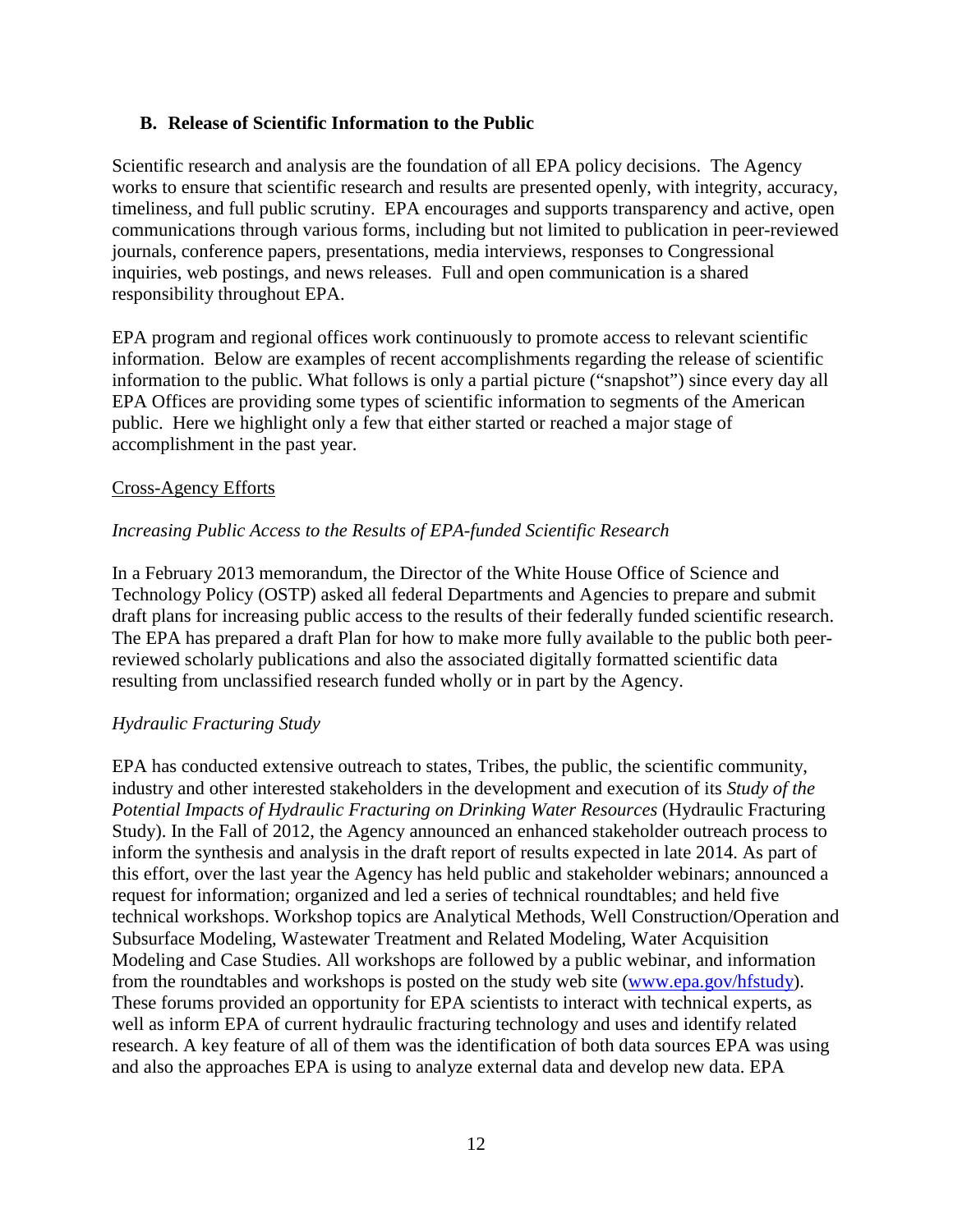believes a transparent, research-driven approach with significant stakeholder involvement can address questions about hydraulic fracturing and strengthen our clean energy future.

#### *Next Generation Compliance*

 With advances in information technology and emissions monitoring capabilities, the EPA, states, citizens, and industry will have more complete and timely information regarding environmental conditions, emissions and compliance. EPA is developing and implementing a new initiative, Next Generation Compliance, which uses advances in both emissions monitoring and information technology, along with better designed rules, to improve environmental protection. The EPA regions are participating with OECA in the development of the Next Generation Compliance approaches. One of the areas in this effort involves the greater use of field and remote sensing instrumentation, as well as working with other Agency partners in developing methods to advance this area. OECA, ORD, and OAR also are working on addressing any data quality issues associated with the varying uses of advanced monitoring technology. Information on these new technologies and their capabilities is being provided publicly as specific projects are completed.

# *Mixing Zone Modeling Webinar Workshop*

 With ORD's help, Agency-wide events titled *The Mixing Zone Modeling Webinar Workshop Series* were held in mid-January 2013. In conjunction with the Agency's Superfund and Technology Liaisons (STLs) and Office of Science Policy, the webinar series on water quality modeling and decision support systems was designed to focus on the complex topic of mixing zones. The webinars were open to all EPA employees, as well as to members of all Tribes, States, and other Federal Agencies. This 3-day series, which provided a basic understanding of mixing zone assessments and modeling, was offered in response to a critical national need. The several hundred national and international participants included representatives from almost every EPA region, at least 36 States' Departments of Environmental Quality or Departments of Health, and numerous Tribes, plus many others. The webinars have been archived so that National Pollutant Discharge Elimination System permit writers can access them when they actually need to review a mixing zone study or use CORMIX, an EPA-supported mixing zone model and decision support system for environmental impact assessment of regulatory mixing zones that are a result of continuous point source discharges.

#### *Mine Waste Characterization Webinar*

 Another three-part webinar series, *Mine Waste Characterization*, featured an agenda with nationally-recognized experts from across the country. The first session had over 400 participants, including colleagues from other agencies and outside firms. The webinars focused on evaluating the potential for contaminant release from hardrock mine sites, a serious issue in Region 10 and other parts of the country. The workshops helped participants understand the key issues regarding water chemistry predictions, identify the potential sources of contamination from mine sites, and learn methods to mitigate or reclaim facilities to protect natural resources. Collaborating agencies were EPA Headquarters, EPA regional offices, ORD, US Geological Survey and US Forest Service.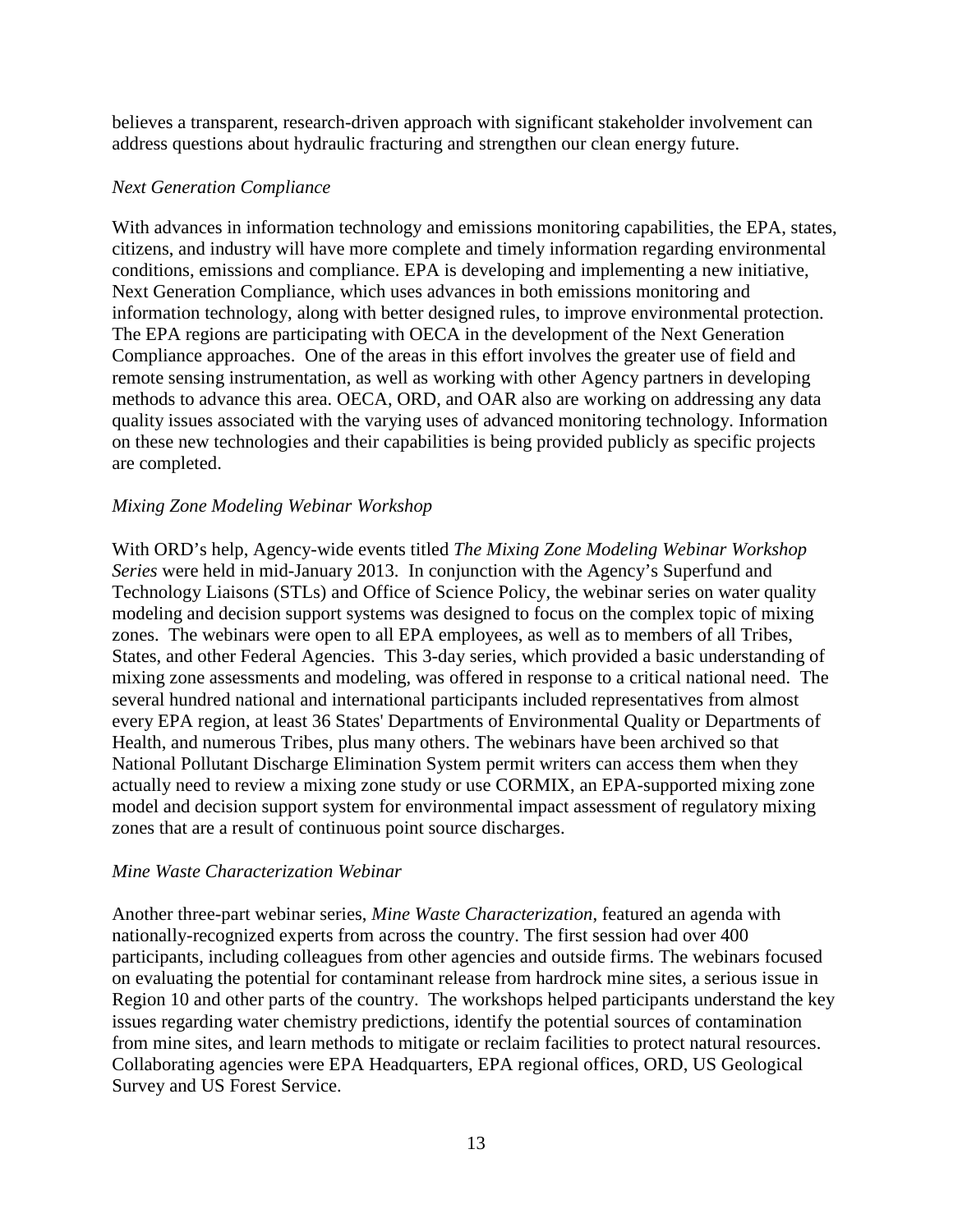These and other webinars provide an opportunity for scientific and technical staff across the Agency to engage with people from other organizations on current complex scientific issues in order to learn, share ideas and expertise, and work together to solve the challenging issues faced in protecting human health and the environment.

# **Office of Water Activities**

 The EPA Office of Water (OW) is finding new ways to use the Internet to make data it has more readily available to the public. For example, the National List of Fish Advisories Database, which includes all available information describing state-, tribal-, and federally-issued fish consumption advisories provided to EPA by the states, territories, and tribes, used to only be available to users who requested copies of compact discs of the data. Now it is available directly from the OW website, where any users can directly and easily search the database to address their needs.

#### *How's My Waterway*

 In mid-2011, OW initiated the Water Data Project to actively promote better outreach and communication of EPA water data. In October 2012, "**How's My Waterway**" was released. It is both a desktop application as well as an "App," which uses plain English and the Global Positioning System (GPS) capabilities of a smart phone to locate the position and information on the quality of the water body close to you or of a water body in a location that you specify. In addition, as part of a new partnership with the Smithsonian Institution, "How's My Waterway" is now up on **MySI.edu**. On the Smithsonian website, many more people will have access to EPA's Water Quality data.

### **Office of Air and Radiation**

 The EPA Office of Air and Radiation (OAR) has a number of recent initiatives to increase accessibility of scientific information to the public, including:

- o Near-real time air quality observations and forecasts (*airnow.gov*)
- o Quarterly data on power sector emissions of sulfur dioxide, nitrogen oxides, and carbon dioxide (ampd.epa.gov)
- o Peer-reviewed climate change indicators presented through an easily accessible website and slide show (www.epa.gov/climatechange/science/indicators)
- o Information on airborne radioactivity in the environment (www.epa.gov/radnet/)
- o Information on indoor air quality that is directed at many types of audiences, including the general public, schools, scientists, and industry (www.epa.gov/iaq/)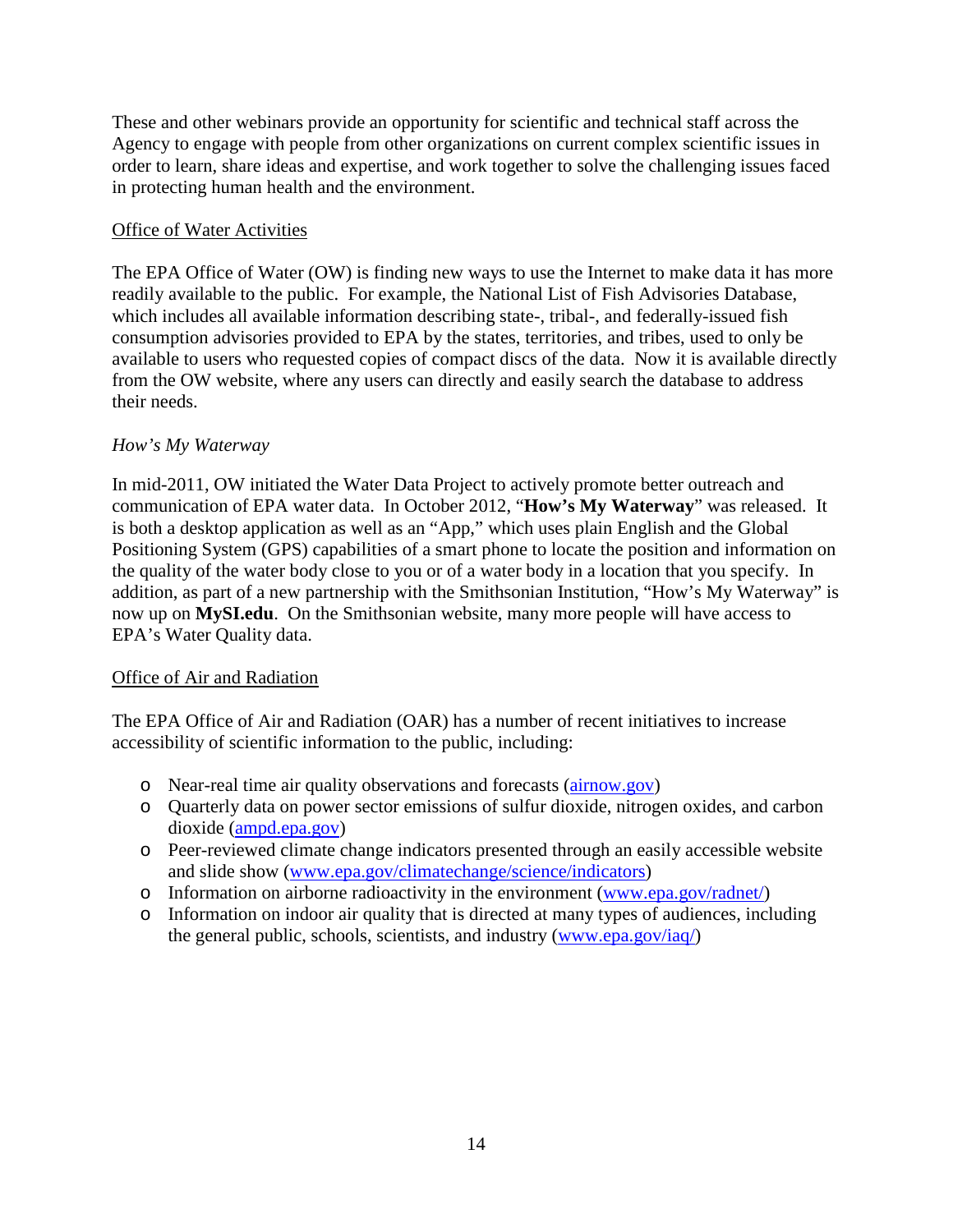#### *Environmental Benefits Mapping and Analysis Program Community Edition*

 Another example of OAR's efforts to expand access to the scientific information that underlies Agency decisions is the development and release of the "Environmental Benefits Mapping and Analysis Program - Community Edition" (BenMAP-CE). BenMAP, the tool EPA uses to estimate the health impacts and economic benefits occurring when populations experience changes in air quality, was developed in the early 2000s as proprietary software. Recognizing the increasing need for transparent, publicly accessible tools for benefits assessment, the OAR BenMAP software development team redesigned BenMAP from the ground-up as an open- source and community-owned tool, using a modern software language and geographic information system. The result of this effort is the first open-source version of EPA's benefits software

# software.<br>Office of Research and Development

 In FY 2013, ORD implemented proactive measures to strategically integrate multiple outreach and communication mechanisms to leverage opportunities and effectively amplify messages conveying the impact of EPA science. These proactive measures included the use of news releases, interviews with scientists and technical experts, public events, creating several communities of practice (such as for computational toxicology), coordinated social media efforts (such as Tweets and "Tweet ups," blog posts, and podcasts), topical (single-issue) newsletters, and the formation of new partnerships to amplify outreach campaigns.

### *Green Heart*

 The Green Heart initiative is an example of such a partnership. Working with the EPA scientists and partners in the Office of Air and Radiation and the Office of the Administrator, ORD launched the "Green Heart" initiative to raise awareness of air pollution's role in cardiovascular disease. The Green Heart outreach and communication campaign targeted doctors, nurses and other healthcare providers to increase the awareness of actions that at-risk individuals can take to protect their cardiovascular health from exposure to unhealthy air. The campaign included the following: a Green Heart website, extensive social media outreach and amplification using the @EPAresearch Twitter account (29,000 followers accounting for "retweets" with a total outreach of 993,750), newsletter articles in EPA's *Science Matters* newsletter (about 40,000 subscribers), the posting of numerous blog posts on EPA's *It All Starts with Science* blog, and a featured EPA podcast.

#### *Village Green Project*

 In 2012, ORD initiated the Village Green Project (VGP), which is a research study to develop a next-generation air monitoring station for community environments. A partnership was established via a memorandum of understanding with the Durham County Library in North Carolina to test the prototype VGP air monitor at a public library location and collaborate on educational outreach. The prototype station, entirely solar-powered, measures fine particles, ozone, and meteorology minute by minute. The data are wirelessly streamed to a database, where the instrument diagnostics are quality-checked; acceptable data are then posted to a public website. The website – villagegreen.epa.gov – was designed to be user-friendly and allow the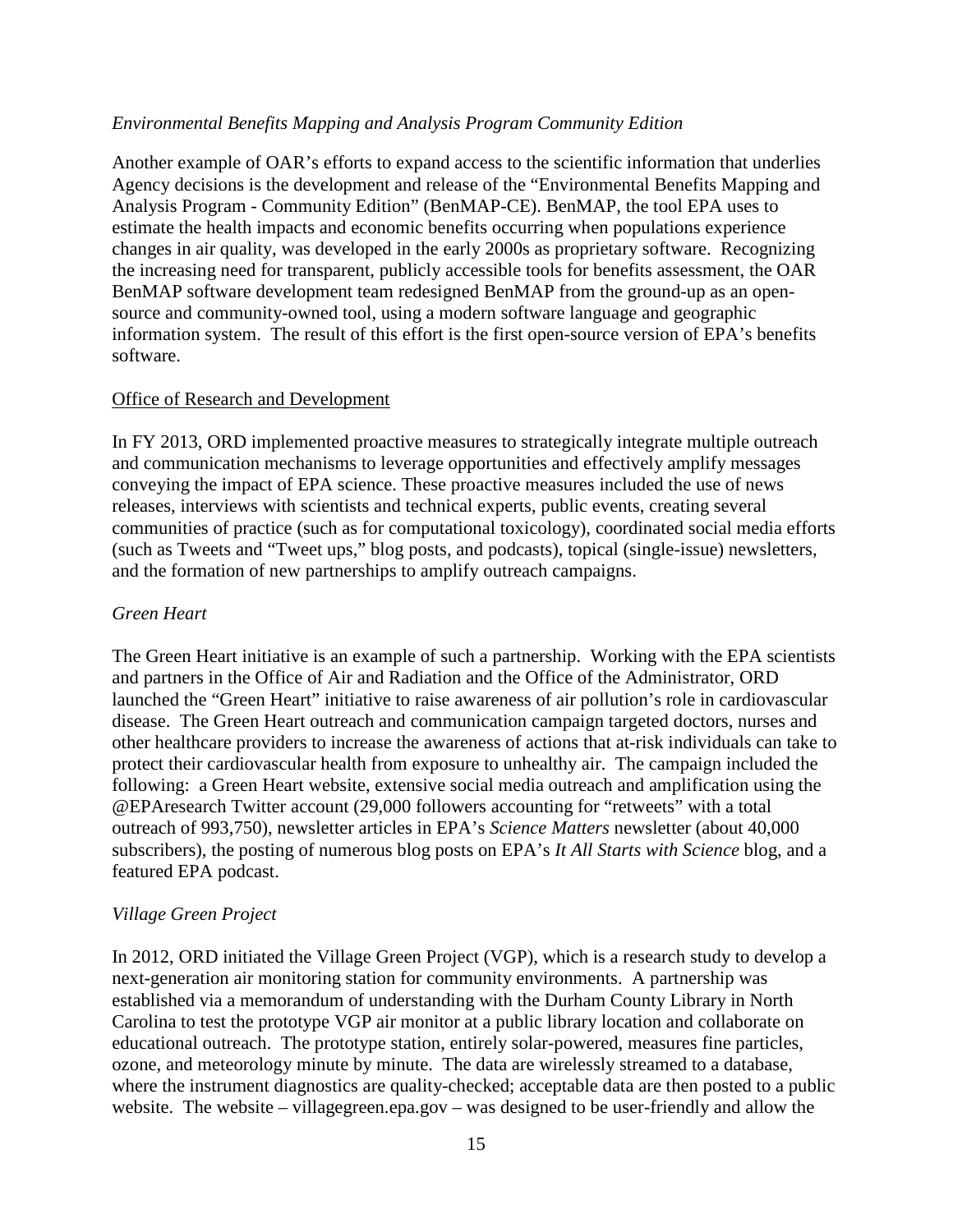public to explore the data collected. To support educational outreach, the project team has been writing blog entries in the EPA *It All Starts with Science* blog, describing the technology, time series observations, and educational connections.

## Office of Solid Waste and Emergency Response

 OSWER uses the internet, and in particular webinars, to provide broad public access to information on science and technology. One of OSWER's most successful efforts is the Contaminated Site Clean-up Information website (http://www.clu-in.org/), which is supported by the Office of Superfund Remediation and Technology Innovation. This website provides information to the public about innovative treatment and site characterization technologies by offering dozens of internet webinars each year, regular posting of technical support documents, and publication of a number of newsletters. The webinars are archived for continued public access to the technical information in them.

# Region 10 Initiative

 The EPA Region 10 office has created a Regional Science Steering Council (RSSC) to improve communications of science products. As part of this effort, the RSSC has sponsored and co- hosted an initiative to expand the use of webinars. RSSC members spearheaded an effort to identify and fill important knowledge gaps among staff from around the country, with attention to gaps in the public's understanding of particular issues.

## **C. Peer Review and the Use of Advisory Committees**

 Peer review, fundamental to the scientific process, helps ensure the quality, rigor and objectivity of our work. EPA has a long history of conducting independent peer reviews of Agency science documents. In addition to a long-established Peer Review Policy, EPA's Peer Review Handbook is now in its  $3<sup>rd</sup>$  Edition.

 EPA also utilizes Federal Advisory Committees to gain expert input on a wide variety of issues, including scientific documents, and in accordance with the Federal Advisory Committee Act, does this in a transparent public way.

#### Peer Review

 To ensure that scientific products undergo appropriate peer review by qualified experts, the EPA relies on its Peer Review Policy and US EPA *Peer Review Handbook, 3rd Edition (2006)*. The Handbook defines the approach to peer review for all of EPA, including Headquarters program offices and regional offices. EPA's Peer Review Advisory Group (PRAG), a cross-Agency workgroup, under the authority of the Science and Technology Policy Council and supported by the Office of the Science Advisor, is currently revising and updating the Peer Review Handbook. The revision will incorporate changes made since the 2006 edition and will include the guidance in a 2009 addendum, which provided clarity for the regulatory definition of "appearance of a lack of impartiality" for individuals who serve on peer review panels, and other process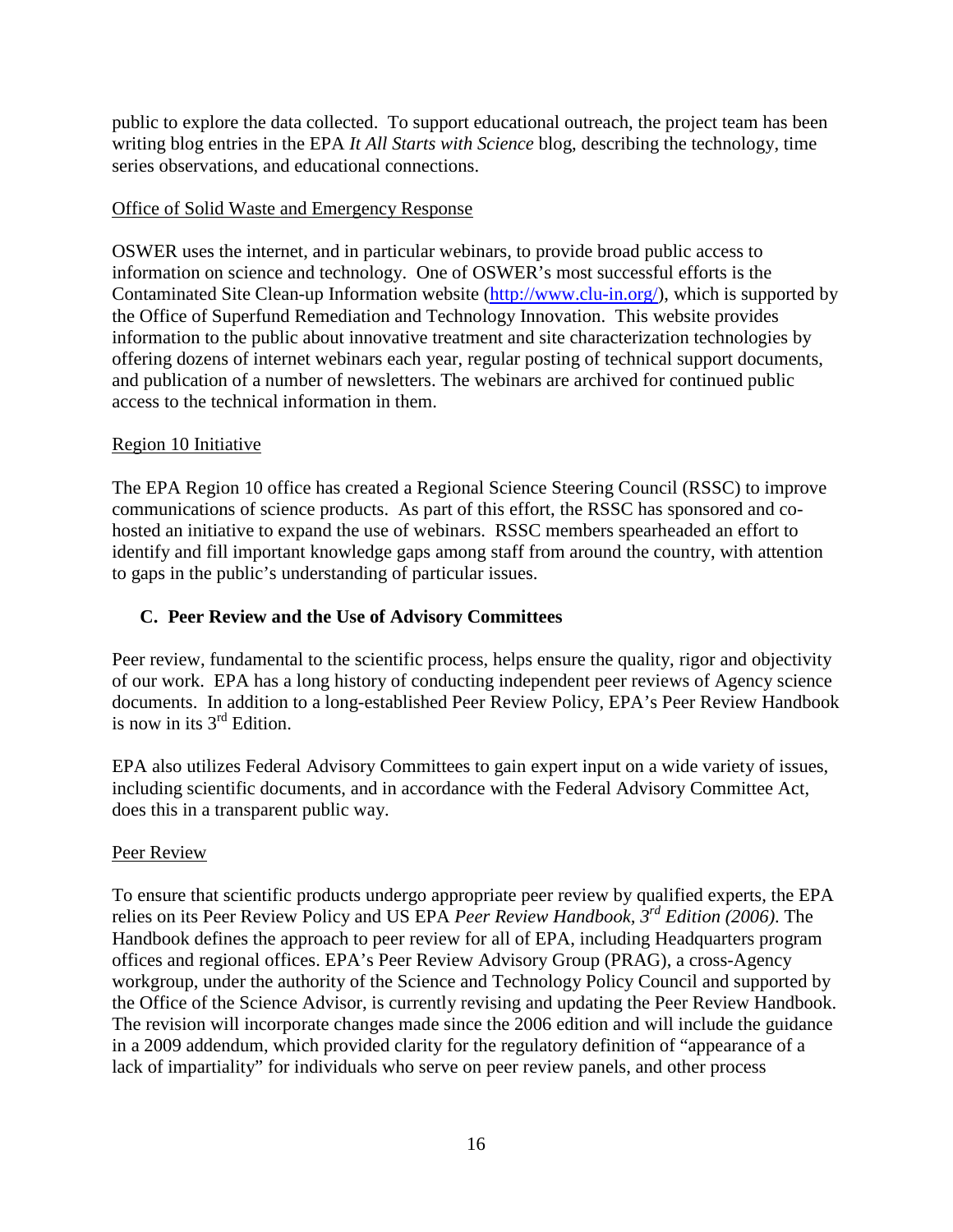improvements put in place since 2006. The  $4<sup>th</sup>$  Edition of the Handbook should be released in FY 2014.

 This year, at the specific request of then-Administrator Lisa Jackson, EPA strengthened the Agency's oversight of contractor-led peer review panels by developing a new, "Conflict-of- Interest Review Process for Contractor-Managed Peer Reviews." The new process includes two opportunities for public involvement not previously available for identifying and selecting panel members. The new process is designed to enhance the transparency of contractor-led peer reviews and is intended to reduce the potential for organizational or personal conflict-of-interest concerns through greater public participation and more rigorous internal review. The PRAG also developed an implementation plan for the new process to ensure its consistent application across the Agency. The new process and the Acting Administrator's cover memorandum on it are in Appendix E.

 As needed, the Agency also requests the National Academies of Science (NAS) to perform peer review of important or controversial scientific documents. For example, EPA contracted with National Research Council (NRC) of NAS to conduct a peer review of the draft EPA report titled  *State of the Science Evaluation: Nonmonotonic Dose Responses as They Apply to Estrogen, Androgen, and Thyroid Pathways and EPA Testing and Assessment Procedures.* The NRC assembled a panel of scientific experts, conducted a public meeting on the document, and collected and transmitted public comments to the panel. The peer review report is expected in early 2014. The Agency also has requested that NAS develop a peer review report on EPA's external draft of the *Integrated Risk Information System (IRIS) Toxicological Review of Inorganic Arsenic*.

#### Federal Advisory Committee Act Committees

 The EPA may use formal advisory committees to gain input and bring the public into a productive advisory process. Federal Advisory Committee Act (FACA) committees include experts in, for example, environmental, physical, social and technological sciences, and are formed to provide advice on a broad range of environmental issues. FACA committees are an important tool that the EPA may use to ensure the credibility and quality of Agency science, enhance the transparency of the peer review process, and gain input from the EPA's diverse stakeholders.

stakeholders.<br>FACA committees may provide advice on broader features of EPA's scientific and technical activities (e.g., the Board of Scientific Counselors (BOSC)) or could focus on certain specific areas (e.g., the Clean Air Scientific Advisory Committee (CASAC)). The BOSC, a FACA committee, provides advice, information, and recommendations to EPA's ORD on technical and management issues of its research programs. The CASAC provides an independent review to the EPA Administrator on the technical bases for EPA's national ambient air quality standards.

 EPA ensures that the management of the BOSC and CASAC strictly adheres to all FACA requirements and the Scientific Integrity Policy. Nominations are sought in an open, transparent manner, including through the Federal Register and professional organizations. Members are selected based on their expertise, knowledge and contribution to the relevant area, while also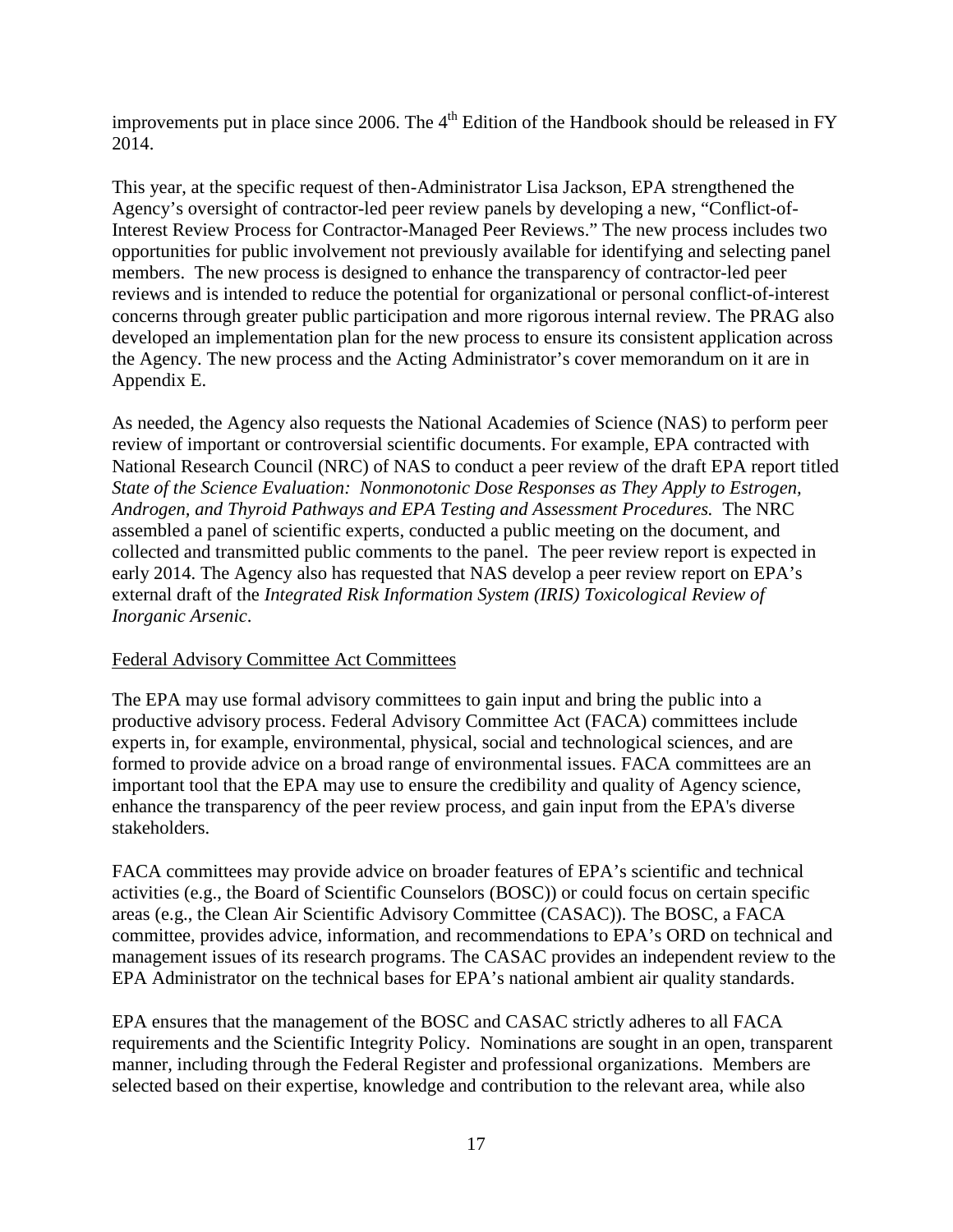providing a balanced and diverse committee. Reports produced by the BOSC and CASAC are recognized as products of the Committees and are not revised by the EPA programs.

# **D. Professional Development**

 Scientific leadership is essential to the EPA's ability to advance its mission. One key activity for this leadership is the ability to facilitate the professional development of our scientific, engineering, and technical staff. With budget and travel reductions, as well as new requirements to track costs of attendance at conferences, the EPA now faces considerable obstacles to overcome to promote professional development of Agency personnel. Nevertheless, below are some examples of the activities over the past year:

 The EPA has continued to support professional activities by its technical staff, including presenting papers and posters at scientific meetings, organizing technical sessions at conferences (e.g., the National Environmental Monitoring Conference, Pittsburgh Analytical Chemistry Conference (PittCon)), and actively participating in professional societies (e.g., Society of Toxicology, Society for Risk Analysis, Society of Environmental Toxicology and Chemistry, Air & Waste Management Association, and American Geophysical Union). In addition to helping spread the word about EPA's scientific contributions to many fields, these and other meetings allow the Agency's professional staff to learn about cutting edge research and developments and interact with other professionals and stakeholders in their field.

 Agency employees also are encouraged to present and engage with their peers in academia, industry, government, and non-governmental organizations, consistent with their work responsibilities. Such activities allow for individual professional growth and relationship- building opportunities; information exchange and data sharing between scientists and policy makers; and an identification of data gaps, discussions on how to fill gaps, and how science can better support policy decision making. All of these benefits directly contribute to smarter and more defensible decision-making actions.

 The EPA supports and encourages its staff to obtain and keep current appropriate professional certifications and publish their work in peer reviewed journals and scientific books. Many EPA employees serve as members on editorial boards, officers on specialty sections and boards of directors of professional societies and international scientific organizations. For example, a National Exposure Research Laboratory scientist is a former President of the International Society of Exposures Sciences. Also, a National Risk Management Research Laboratory scientist has recently been nominated to serve on the board of the International Water Association's Health Related Water Microbiology group.

 As previously noted, multiple EPA offices and regions are supporting online webinars and training courses. Here are some additional examples that are more directly related to professional development.

development.<br>OSWER is increasingly using webinars and other means to virtually attend meetings on science and technology subjects related to its work. OSWER also provides specialized training to its staff on a wide range of topics including health and safety, toxicology and risk assessment, contract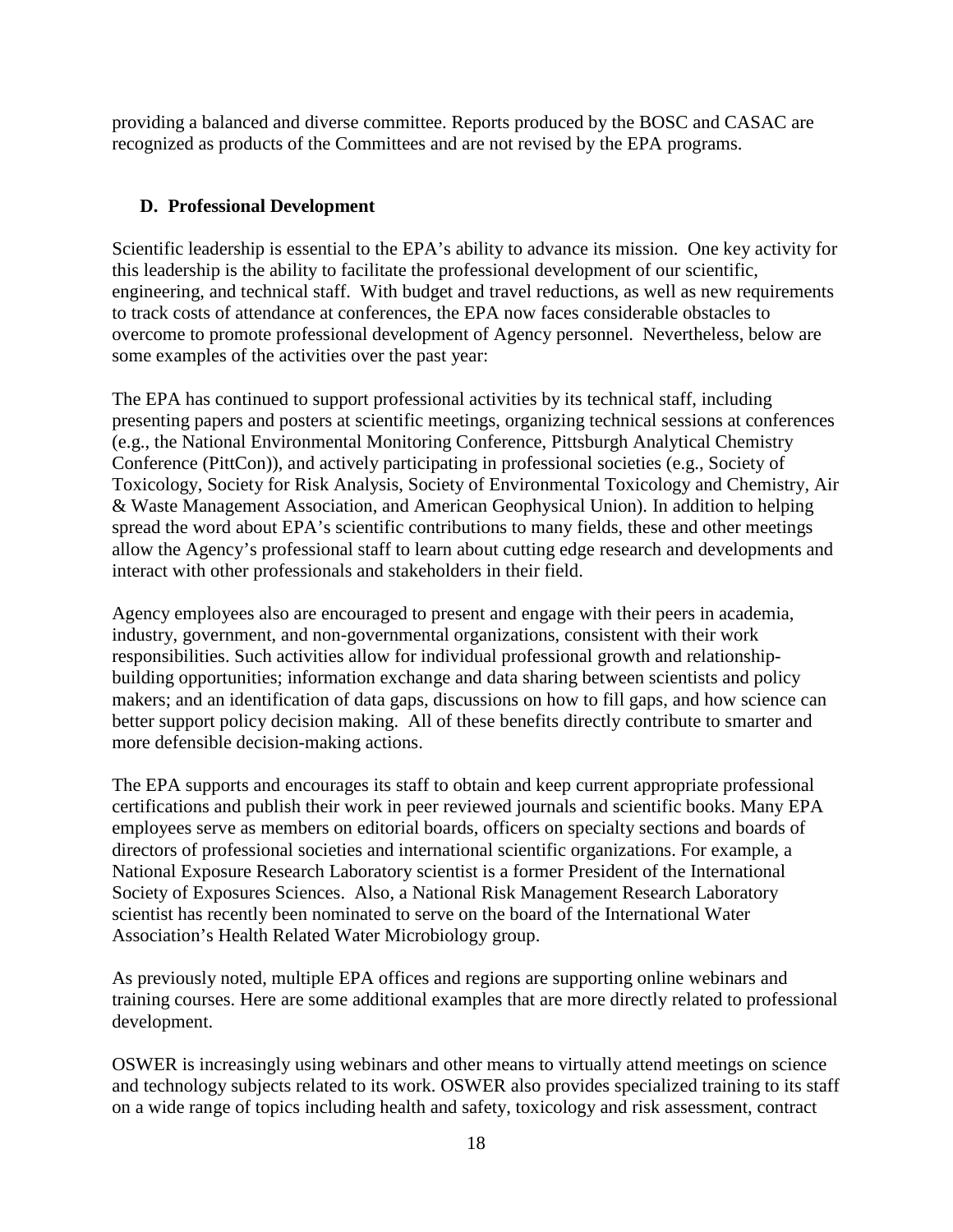management, and the operation of EPA's Emergency Operations Center. In addition, OSWER sponsors training for members of the National Incident Coordination Team (NICT) and the Response Support Corps that support emergency response activities.

 The Office of Air and Radiation, in collaboration with other offices, provides webinar access to both internal and outside expert presentations on cutting edge scientific issues, such as a recent webinar on *Designing Research to Assess Air Quality and Health Outcomes from Air Pollution Regulations*. OAR also provides training to other government agencies, such as through the multi-agency training and guidance documents associated with cleaning up radioactively contaminated sites.

 A network of Regional Science Councils across EPA regions provides a forum for regional scientists and engineers to focus on the use of science to address environmental issues. The Councils work to increase science communication and improve science knowledge and expertise at the regional level by hosting regional seminars, webinars and training. Some highlights in FY 2013 include:

- At the EPA Region 6 office, seminars had previously been limited to regional staff. However, beginning in 2013, the seminars became available as webinars with universities with which the Region has memoranda of understanding. The August 2013 seminar titled Waterborne Pathogen Research to Support Water Quality Regulations was by Dr. George DiGiovanni of the School of Public Health at the University of Texas.
- EPA Region 8 hosts "Science Shorts" and/or Brown Bag Seminars that detail select scientific projects within the Region. The latest examples by Region 8 scientists include "A Photovoltaic Array on a Green Roof in Denver, Colorado, Improves Resilience of Green Roof Plants by Expanding Habitat Heterogeneity" by Thomas Slabe, and "A Pesticide/Waste Indicator/ and Pharmaceuticals Summary of Region 8 Sites" by Kenneth Dahlin.

 Regional scientists are often asked to accompany project managers on site visits with local, state, regional, and national customers to serve as technical experts on the science aspects of joint projects. In 2013, Region 8 Laboratory scientists participated in site visits associated with the ORD Hydro-fracking project, the Front Range Colorado Department of Public Health and Environment (CDPHE) Emerging Contaminants Project, and the Regional Tribal Surface-Water Pesticides Project, among others.

 EPA employees also have access to university courses. For instance, the EPA Region 10 office has a competitive Scientific/Technical Scholarship Program that provides funds to successful applicants (Region 10 employees) to support them in maintaining and enhancing their scientific and technical expertise.

#### **Section 4: Challenges and Lessons Learned over the Past Year**

 As it implements the Policy, the Agency has been evaluating its guidance, processes, and policies relevant to scientific integrity. This section of the report highlights the lessons learned during the first year of implementation of the Policy.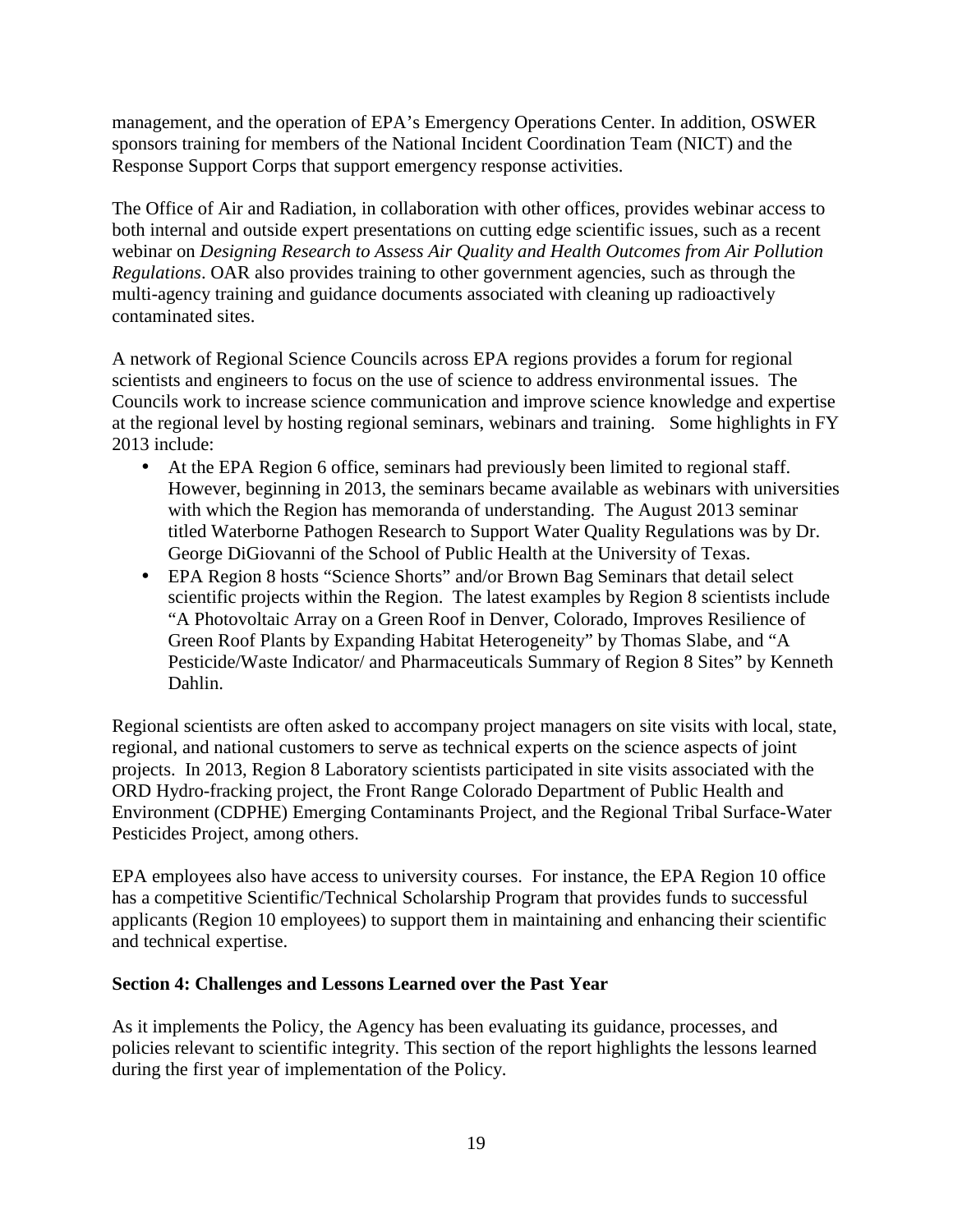# **A. Progress Has Been Slowed by the Absence of a Full-time Scientific Integrity Official**

 The Policy established a Scientific Integrity Official to promote scientific integrity throughout the Agency. The Official is independent of the EPA program offices and regions, so that s/he may maintain an impartial perspective. The Official chairs the Scientific Integrity Committee and serves as a champion for scientific integrity across the Agency. The Agency is in the process of hiring a full-time Scientific Integrity Official during a time of resource constraints, demonstrating the importance that the EPA places on scientific integrity.

#### **B. Contractor-Managed Peer Review Process Needed Strengthening**

 As reported earlier, this year, the EPA developed a new process for Agency oversight of contractor-led peer review panels. This was done in response to concerns raised by external stakeholders regarding EPA's level of oversight on the selection of members of contractor- managed peer review panels in regard to conflict-of-interest issues. The new process will reduce the potential for organizational or personal conflict-of-interest concerns through greater public participation and more rigorous internal review.

# **C. Implementation Process for the Policy**

 The Scientific Integrity Committee recognized the need to develop a process that would allow for more input and help to ensure that the highest priority scientific integrity issues were addressed. The outreach approach described in Section 2B is a way to align the review of scientific integrity activities with existing processes to make it more efficient and to provide additional opportunities for input from internal and external stakeholders.

 In FY 2013, ORD required each of its Laboratories, Centers, and Offices (L/C/Os) to certify compliance with the Agency Scientific Integrity Policy through their FMFIA annual assurance process. In the FY 2014 annual assurance process, ORD's annual guidance to the L/C/Os will require each L/C/O to submit specific categories of information needed to complete ORD's contribution to the annual scientific integrity report.

 Please refer to Section 2B Review of Activities for the Annual Report for future cross-Agency implementation activities.

# **D. Coordination Procedures on Scientific Misconduct Allegations**

 While evaluating allegations concerning scientific integrity issues, the Scientific Integrity Official and the Office of Inspector General recognized the need for an understanding of each other's procedures and requirements, including the OIG investigation procedures for allegations of scientific misconduct. The two groups also recognized the need for close coordination between the Scientific Integrity Official and the OIG. Recently, the "Coordination Procedures between the Scientific Integrity Official and the Office of Inspector General regarding Scientific Misconduct Allegations" was finalized; it provides clear coordination procedures between the Scientific Integrity Official and the OIG, as well as procedures to ensure communication with the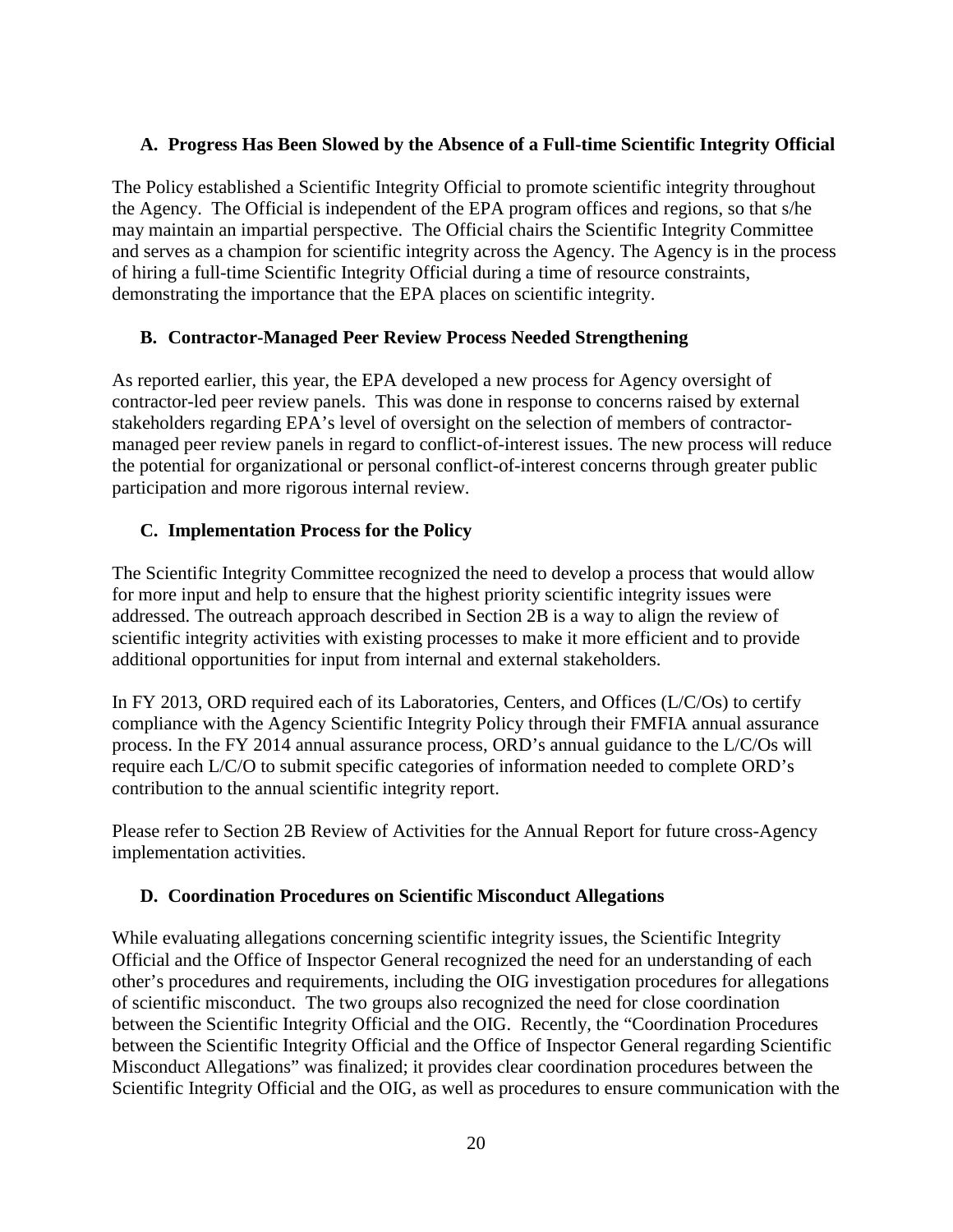relevant manager (i.e., the manager of the Office that is the focus of the allegation). The coordination procedures also provide guidance in the disposition of allegations reviewed by the Scientific Integrity Official and the communication back to the complainant. The Coordination Procedures are in Appendix D.

# **E. Increasing Proficiency of Technical Staff**

 With reduced ability to hire new employees with skills to meet the EPA's current and future scientific needs, it has become more important that the Agency evaluate ways of developing the current workforce to maintain the technical proficiency and potential to be able to take on new scientific and technical work.

 The Regional Science Council (RSC) conducted a Science Needs Survey in 2012 that identified a need to increase regional efforts to maintain the proficiency of technical and scientific staff. The RSC proposed measures to address this weakness. Several have been adopted by Region 1 and acted upon; others are under consideration by regional leadership.

- Technical training to support regional scientists and engineers (FY12 Applied Statistics, Toxicology; FY13 – Technical Writing)
- Professional development seminar series. An annual series of approximately monthly seminars dealing with a broad range of topics relevant to regional issues. Seminars host both internal and external speakers with the intention of providing opportunities to enrich staff understanding of technical and scientific issues.
- As a result of the FY13 Science Forum, the Office Directors are considering the establishment of a regional Advanced Monitoring Group. One function of that group will be supporting professional development working with offices to coordinate Region 1 attendance at key environmental technology monitoring conferences (e.g. PittCon, National Water Well Association, American Society of Civil Engineers, etc.) and other events and then to transfer information on new monitoring technology to interested regional staff.

# **Section 5: Recommendations for Future Actions by the Scientific Integrity Committee**

 This section describes topics that have been recommended for future action by the Scientific Integrity Committee. It includes topics raised by Committee members and the Interim Scientific Integrity Official during FY 2013 and by others within and outside of EPA.

#### Training

 As previously noted, the Agency will deploy the first training module on the EPA Scientific Integrity Policy in the Fall of 2013. The Committee will then consider whether additional training is needed and if so, what its content should be. In addition, training on the new Peer Review Handbook is planned for FY 2014.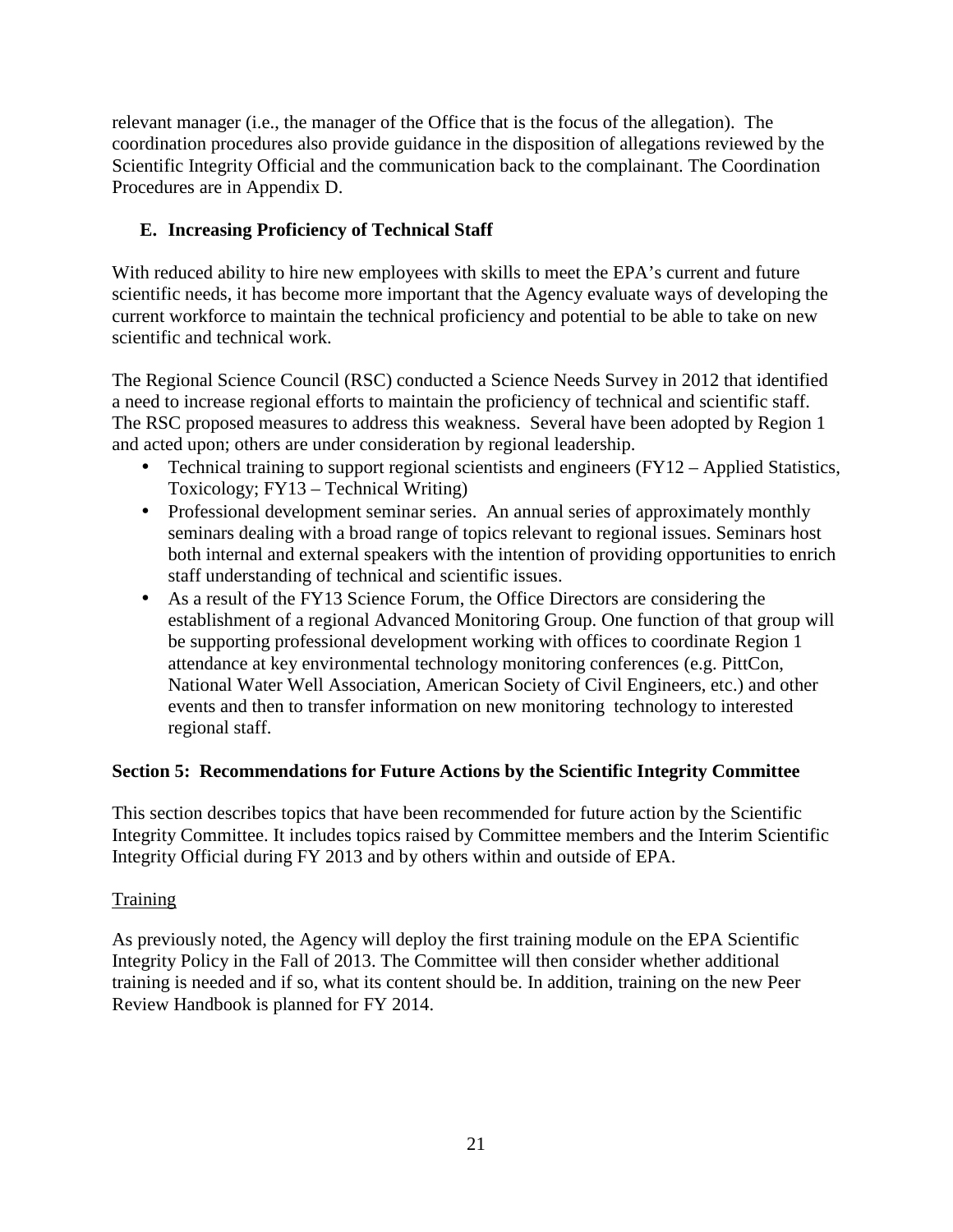# EPA Scientific Integrity Policy Review

 The Policy provides for a biennial review cycle for the Committee to evaluate the Policy to ensure its effectiveness; the Policy review is scheduled for FY 2014. The Committee will need to develop the process for review and potential revision of the Policy.

#### Communications and Education Mechanisms

 The Committee will consider developing improved communications and education mechanisms to promote scientific integrity throughout the Agency. For example, the Committee could look for existing EPA networks to more broadly communicate scientific integrity information. In particular, the EPA quality community has an extensive network spreading across all program and regional offices. The Office of Environmental Information (OEI) Quality Staff sponsors monthly meetings (the "Quality Community Information Exchange", QCIX), which could be a useful venue. In addition, a consolidated web page as a source of scientific integrity information would be highly beneficial. A web page may also provide a means for submission of anonymous information on scientific integrity issues. Currently there is no formal mechanism for submitting such information within EPA.

# Expressing Differing Scientific Opinions

 The EPA Scientific Integrity Policy provides that the Scientific Integrity Committee develop a mechanism for Agency employees to express differing scientific opinions. The Committee may start by identifying the current mechanisms for Agency employees to express differing opinions, and then work to improve them, fill gaps, etc. Other options on this particular topic may need to be developed.

#### **Section 6: Closing Statement and Request for Comments**

 This first Annual Report on Scientific Integrity was prepared by staff in the Office of the Science Advisor. It will be obvious to the reader that, with the help of the members of the Scientific Integrity Committee and their colleagues, many people contributed to its content. An early draft was reviewed by Committee members and appropriate changes made. The final draft was reviewed, revised and approved for release by the Interim Scientific Integrity Official, who is therefore responsible for any errors of commission or omission. He and the OSA staff welcome any comments or suggestions, but ask that they be focused on making the second Annual Report better than the first.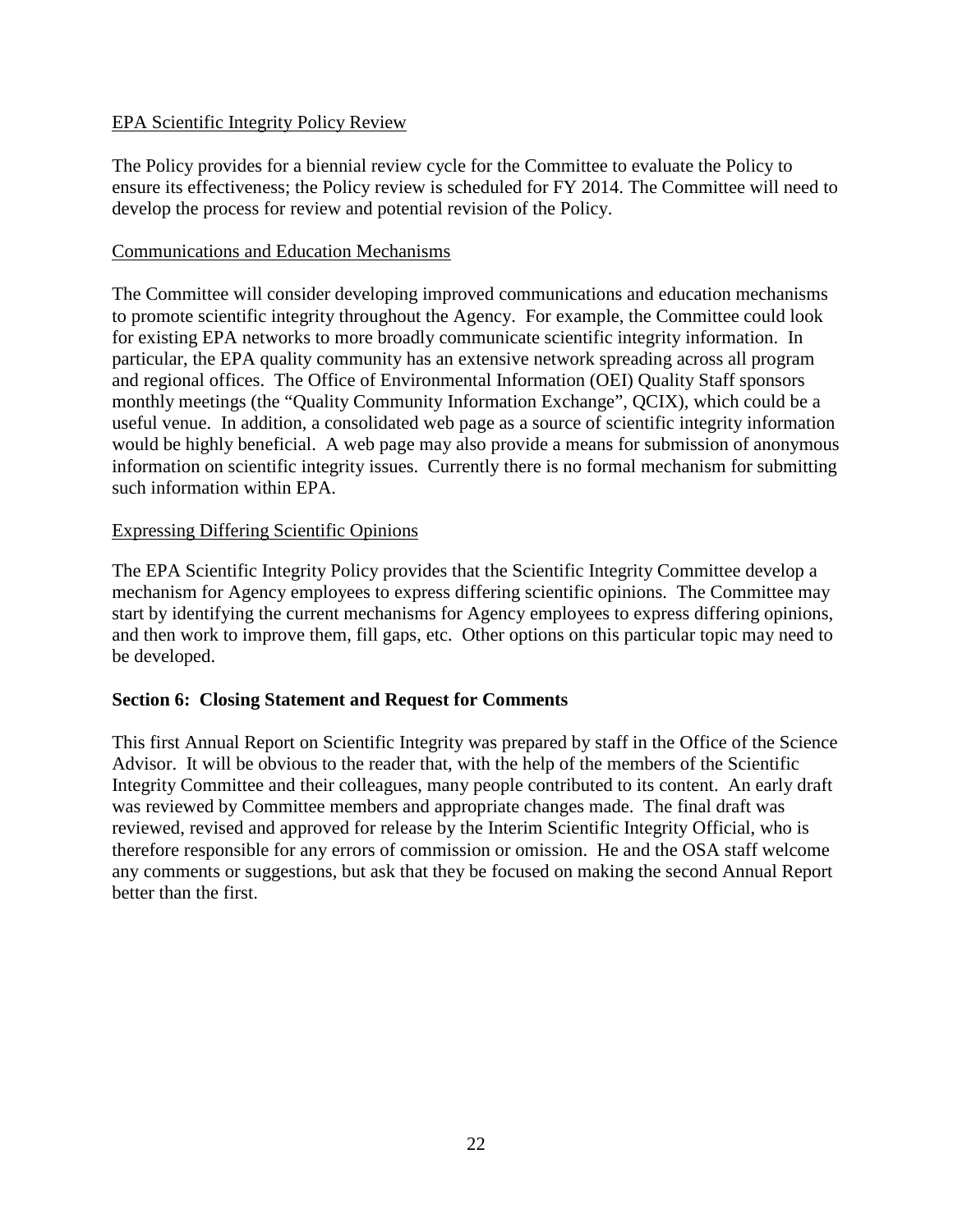# **APPENDICES**

A. List of Deputy Scientific Integrity Officials

 B. Summary of Comments and Recommendations from the Scientific Integrity Annual Listening Session

 C. Summary of Recommendations from the Webinar, "A Conversation with the Interim Scientific Integrity Official"

 D. Coordination Procedures between the Scientific Integrity Official and the Office of Inspector General regarding Scientific Misconduct Allegations

E. Conflict-of-Interest Review Process for Contractor-Managed Peer Reviews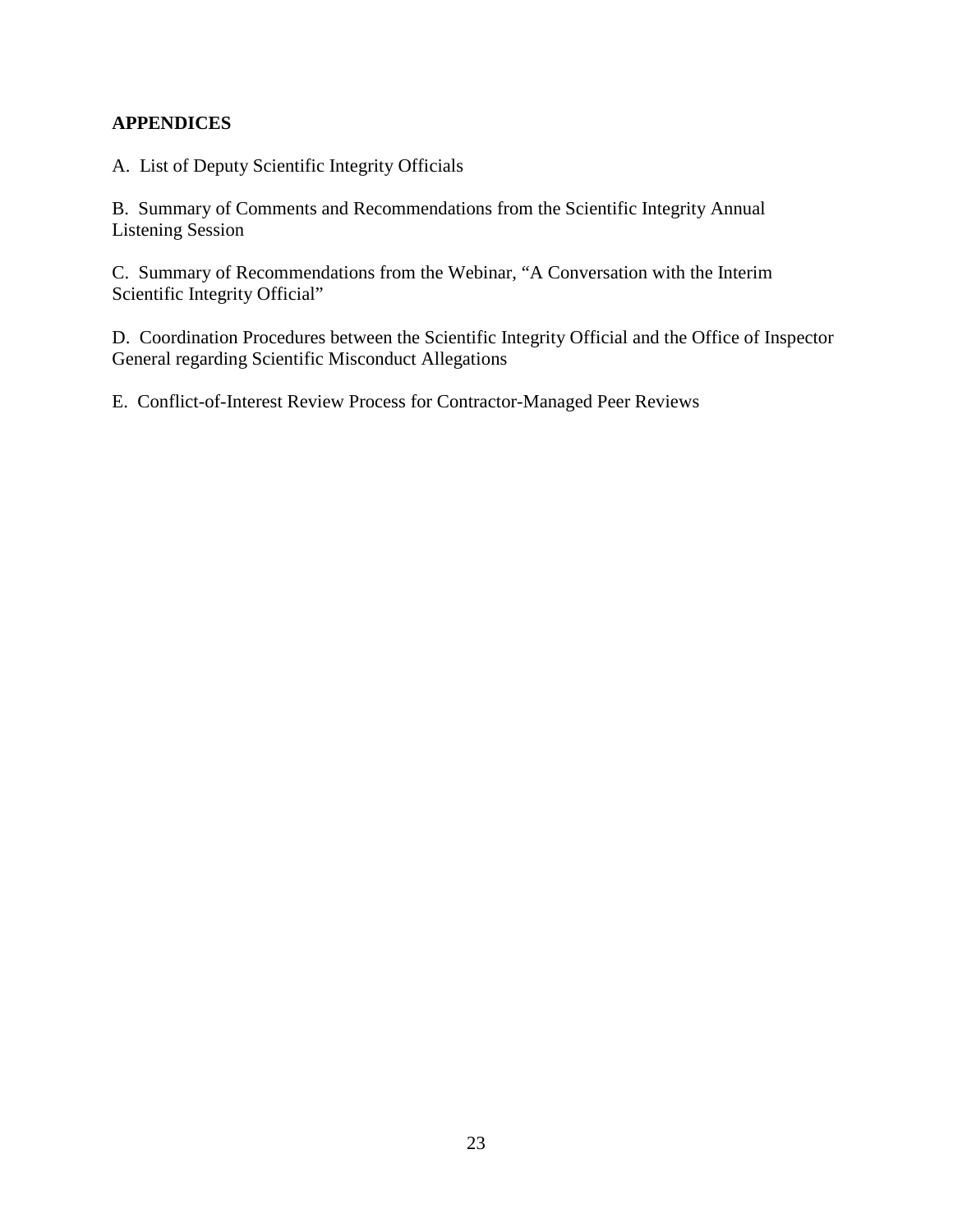#### **APPENDIX A**

#### **EPA Scientific Integrity Committee - Deputy Scientific Integrity Officials (October 2013)**

| <b>Office/Region</b>                                                   | <b>Official</b>           |
|------------------------------------------------------------------------|---------------------------|
| <b>CHAIR &amp; EPA Interim</b><br><b>Scientific Integrity Official</b> | <b>Glenn Paulson</b>      |
| <b>OAR</b>                                                             | <b>Betsy Shaw</b>         |
| <b>OARM</b>                                                            | Nanci Gelb                |
| <b>OCFO</b>                                                            | David Bloom               |
| <b>OCSPP</b>                                                           | David Dix                 |
| <b>OECA</b>                                                            | Carol Rushin              |
| OEI                                                                    | Vaughn Noga               |
| <b>OGC</b>                                                             | Carol Ann Siciliano       |
| <b>OITA</b>                                                            | <b>Michael Stahl</b>      |
| <b>OP</b>                                                              | Al McGartland             |
| <b>ORD</b>                                                             | <b>Robert Kavlock</b>     |
| <b>OSWER</b>                                                           | <b>Barry Breen</b>        |
| OW                                                                     | Mike Shapiro              |
| AO (SABSO, OFACMO,<br><b>OEAEE, OCHP)</b>                              | John Reeder               |
| <b>OSA</b>                                                             | Mary Greene               |
| <b>Region 1</b>                                                        | <b>Robert Maxfield</b>    |
| <b>Region 2</b>                                                        | Marie O'Shea              |
| <b>Region 3</b>                                                        | John Forren               |
| <b>Region 4</b>                                                        | <b>Thomas Baugh</b>       |
| <b>Region 5</b>                                                        | Carole Braverman          |
| <b>Region 6</b>                                                        | David Neleigh             |
| <b>Region 7</b>                                                        | Ronald Hammerschmidt      |
| <b>Region 8</b>                                                        | Debra Thomas              |
| <b>Region 9</b>                                                        | <b>Brenda Bettencourt</b> |
| <b>Region 10</b>                                                       | Joyce Kelly               |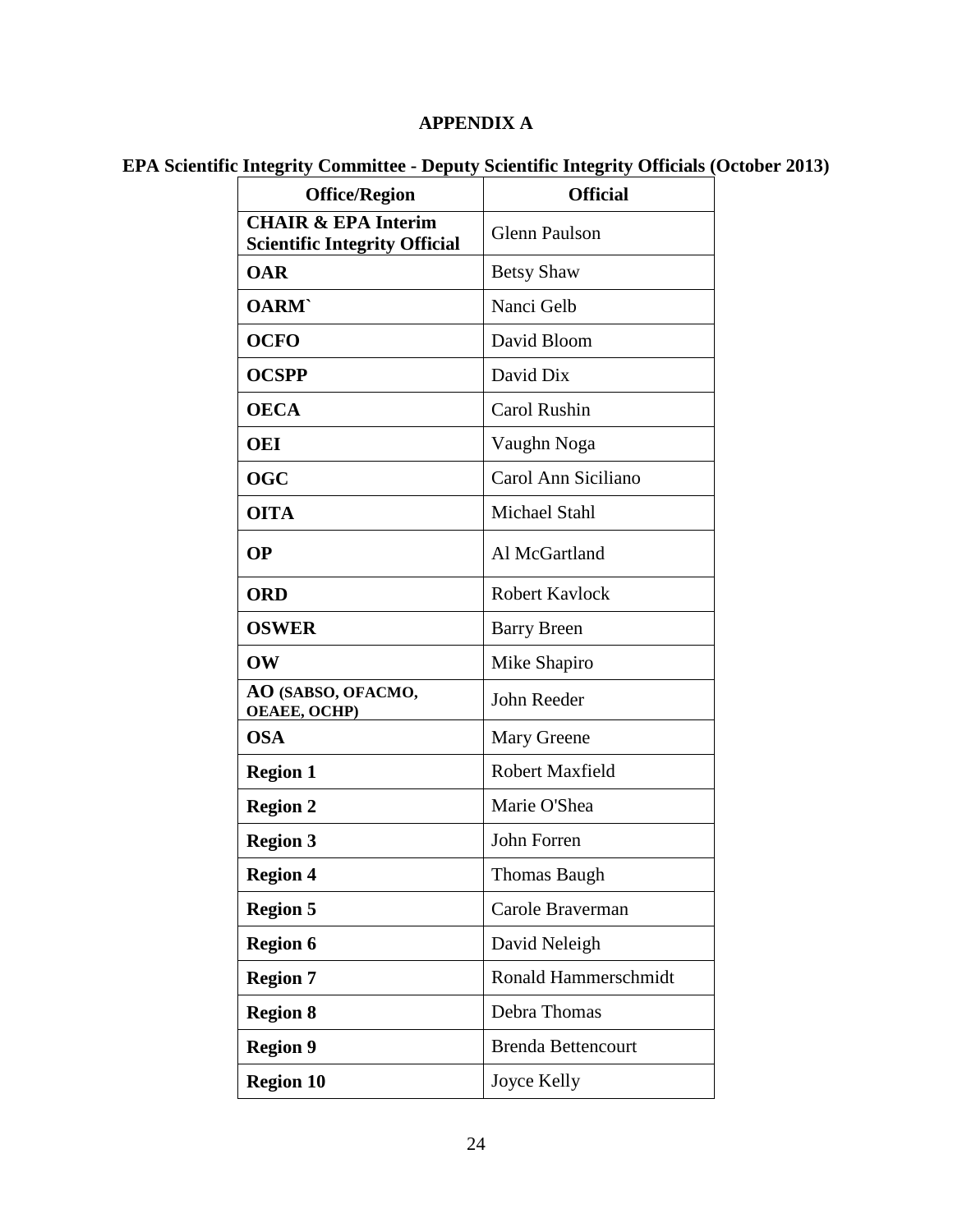# **APPENDIX B**

# **Summary of Comments and Recommendations from the Scientific Integrity Annual Listening Session**

# **Session 1: Union of Concerned Scientists**

- EPA is one of the three strongest agencies, departments and offices of the 23 that the UCS surveyed (in terms of the strength of their scientific integrity policies).
- EPA and DOI should be praised for appointing a full-time Scientific Integrity Official, as all other agencies have Officials with many other duties in their portfolio.
- Concentrate scientific integrity information on one website.
- Review the mechanisms for Agency employees to express differing scientific opinions.
- Allow scientists to speak on "background" to reporters without a public affairs person in attendance.
- Set up a process for evaluating the training, because training is critical.
- Reach out to other federal agencies to identify common issues, share best practices, etc.

# **<u>Session 2: Science Advisory Board (SAB) and Office of the Inspector General (OIG)</u>**

# **SAB**

- "EPA is in good shape" on science integrity issues.
- • Explore ways to track any political influence on EPA science products.
- Elicit information from Regional and Program Office personnel, perhaps via an anonymous survey**.**

# **OIG**

- The Office of Investigations is the point of contact for any information forwarded on science integrity issues, and the OIG would have exclusive oversight of potentially criminal matters. Otherwise, once an allegation is made, the Scientific Integrity Official and OIG would coordinate in responding to the allegation based on its scope and other attributes as well as the respective responsibilities of the OIG and the Scientific Integrity Committee and Official.
- Agency officials should ensure that training covers how to report violations of the policy through the OIG hotline.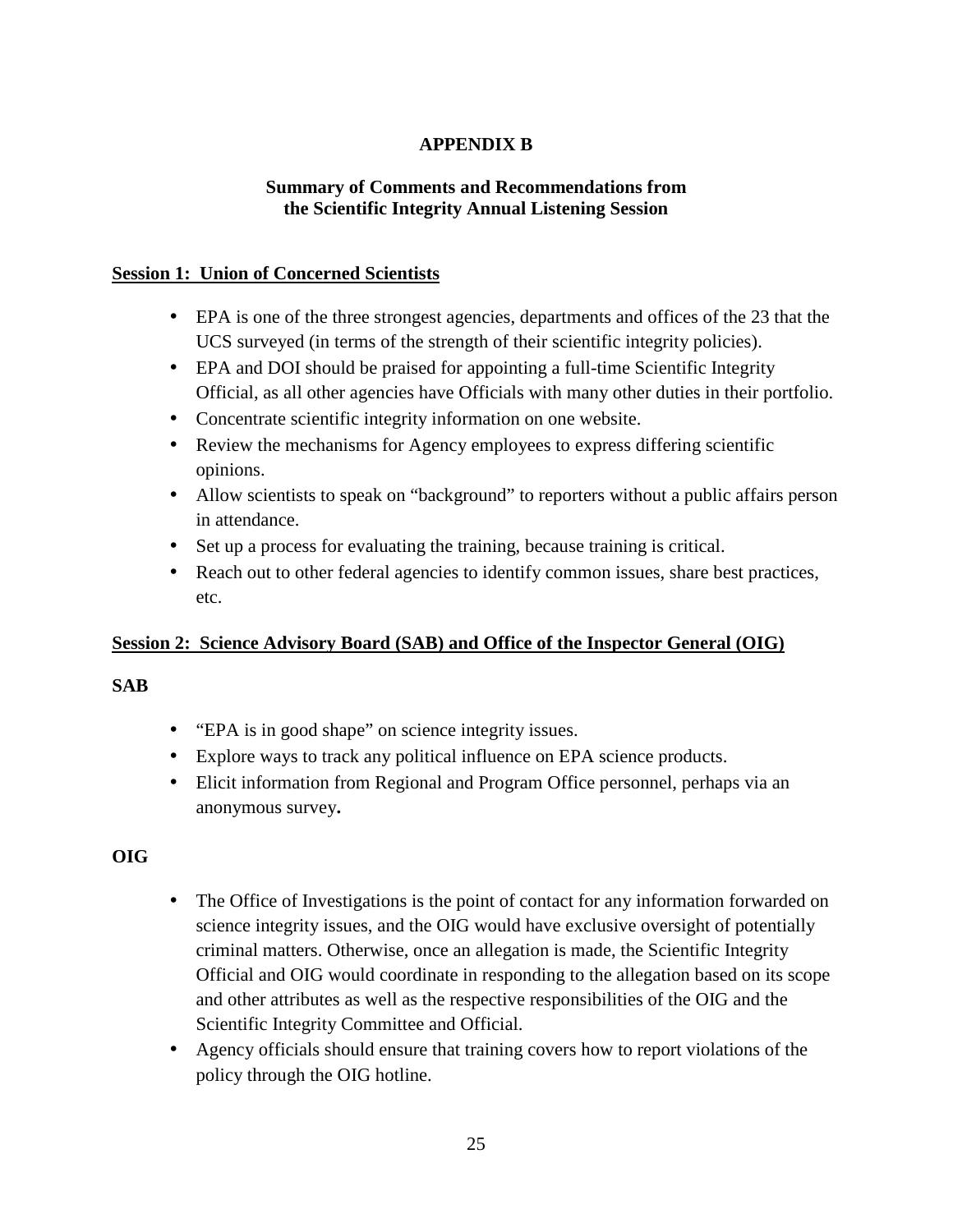# **Session 3: EPA Unions**

- • EPA unions support the formation of committees of scientists and engineers to resolve disputes over science integrity issues at the lowest possible management level (e.g., branch level) within the EPA organization.
- An implementation plan should include employee input and then be revised every other year, involving managers, staff and union work groups to assist in resolving employee and management issues.
- The OSA website should include links to scientific integrity related processes and documents.
- Scientific integrity work groups comprised of staff should interact using SharePoint software once the Agency launches that application.
- • Standing committees should address quality management assurance and other subtopics related to the unique challenges faced by field scientists, laboratory staff, engineers and managers.

# **Session 4: Regional Administrators (RAs) and Assistant Administrators (AAs)**

- There are limited time and resources available for training in the regions; do not duplicate the content of ethics training.
- Compile and make available early memoranda and scientific integrity related policies that pre-date the Policy.
- Create a solid foundation going forward, by applying the policy consistently and promoting buy-in among staff.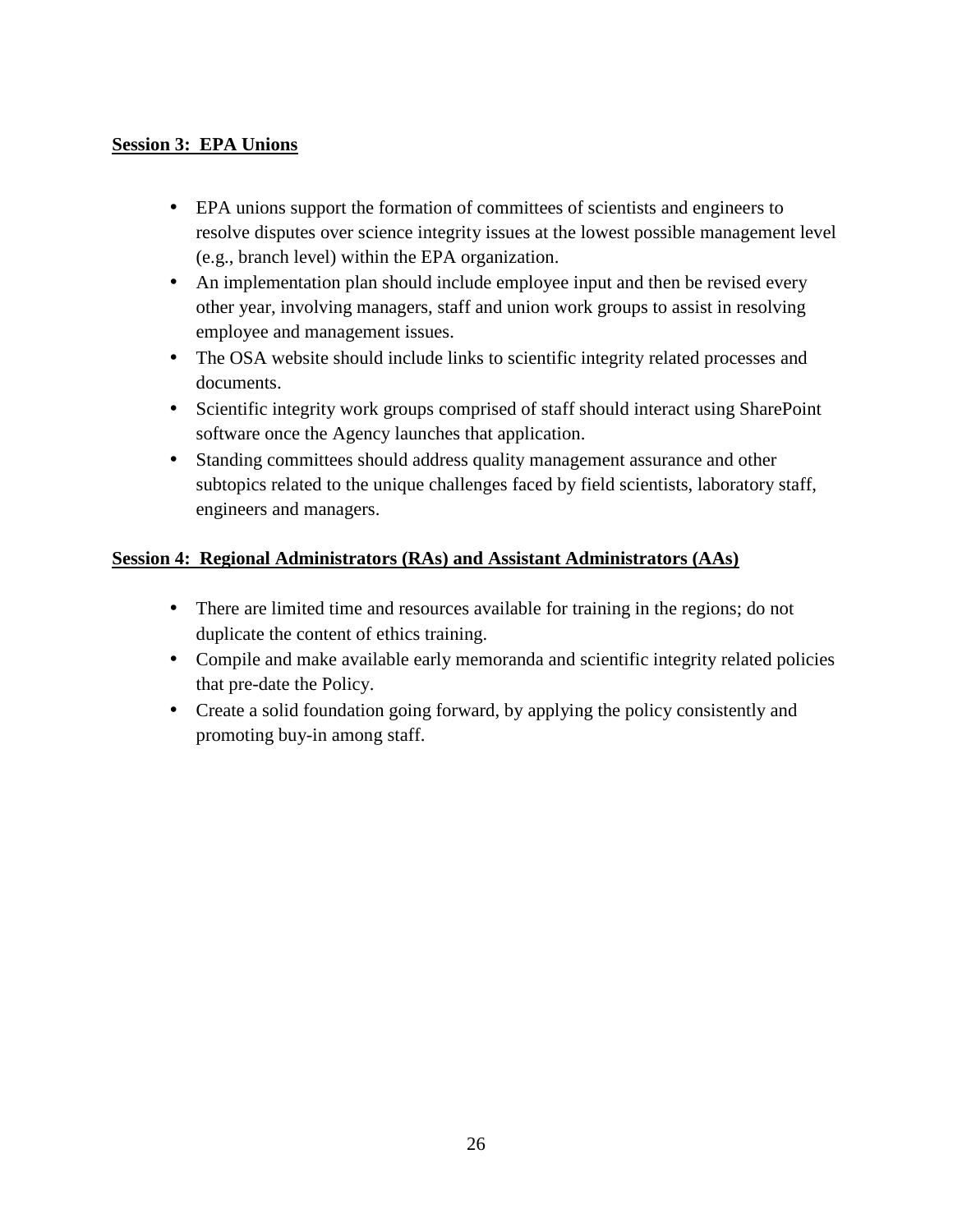# **APPENDIX C**

## **SUMMARY OF RECOMMENDATIONS FROM THE WEBINAR, "A CONVERSATION WITH THE INTERIM SCIENTIFIC INTEGRITY OFFICIAL"**

- Modify the Scientific Integrity Policy to take into account differences in office cultures regarding clearance procedures, expressing personal opinions, etc.
- Focus on the process for expressing different scientific opinions. There were several suggestions on this, including:
	- o Require written responses from management to the differing professional opinions
	- o Make the expression of differing professional opinions part of the decision process and include it in the decision record
	- o Explore options to encourage people to speak out on scientific issues
- Review NAS's Science for Environmental Protection: the Road Ahead (2012) report for applications to scientific integrity issues.
- Consider involving the Scientific Integrity Committee in the Lab Enterprise Study.
- Increase the budget for training scientific personnel:
	- o Some employees are not sufficiently trained in current technologies
	- o We need to hire more scientists and use those scientists in non-contract oversight capacities
- Clarify how upholding scientific integrity principles might overlap with reporting waste, fraud, and abuse.
- Emphasize that the Scientific Integrity Policy applies to all employees, not just scientists and engineers.
- • Scientific Integrity Committee members may not necessarily be scientists or engineers, may have conflicts of interest with respect to the Agency regulatory agenda, and may not necessarily understand the issues that they are charged with acting on (including a personal understanding of a defensible and credible scientific product).
- • Create an *ad hoc* committee to review scientific misconduct allegations. The suggestion included developing details on how the process would work.
- The Scientific Integrity Policy and the Data Quality Act/Information Quality Guidelines both address transparency and integrity. How does the Scientific Integrity Policy correlate to the IQG requirements in these areas?
- Right now the ethics rules have been interpreted to say that if a scientist is not funded to travel to a scientific meeting, the scientist cannot attend the meeting except as a private citizen and also cannot discuss the EPA scientific work that s(he) is doing. There should be a mechanism to have any presentation or poster screened through the Agency and released for presentation at a scientific meeting as a way to forward our science to the public in a timely way and also allow for professional development.
- If meeting organizers are paying for travel of EPA scientists, may the scientists attend?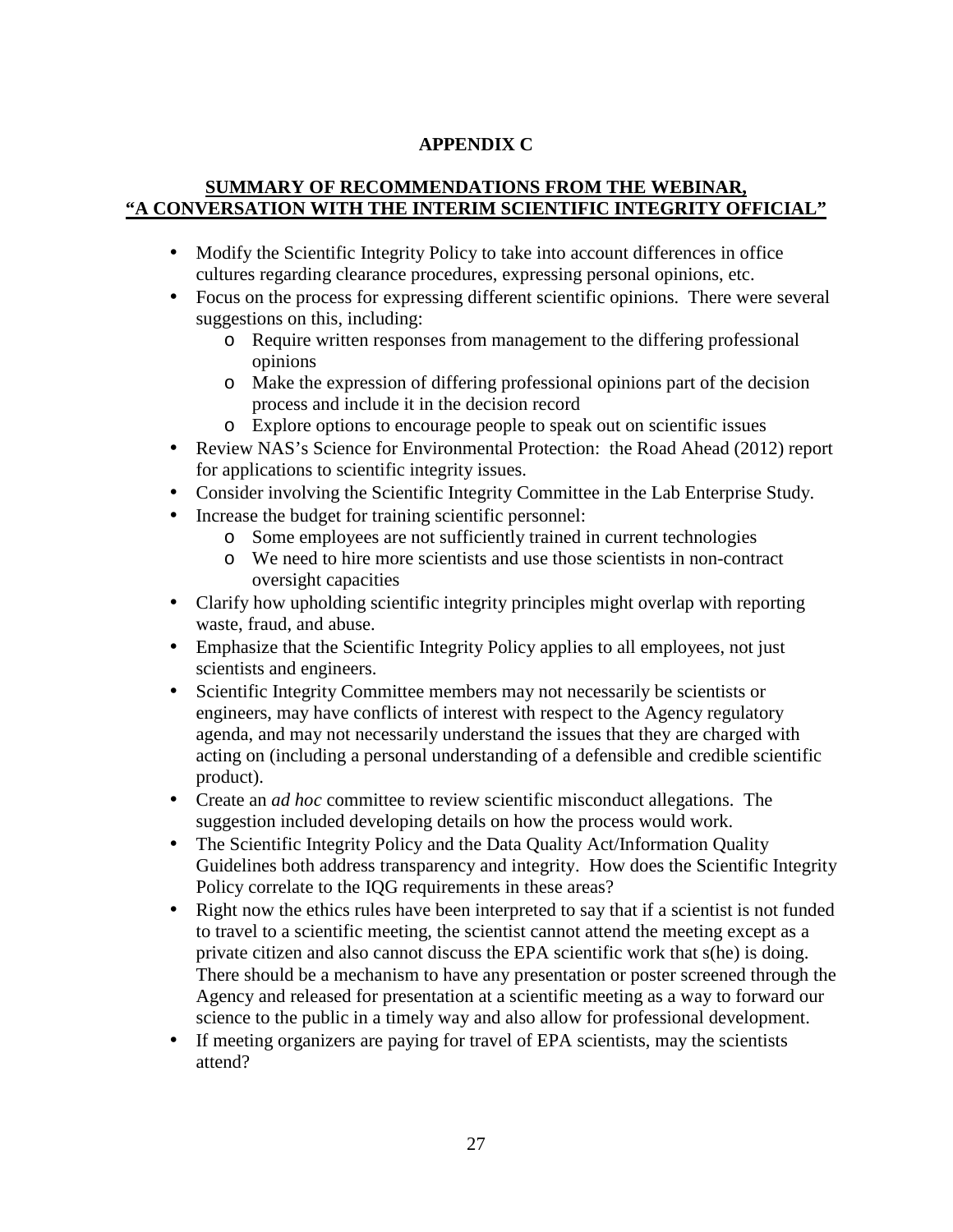- Is there any recourse if managers deny conference travel, not because of a lack of money in the travel budget, but because it might "look bad" to send scientists to present research in conferences in the current "belt-tightening" political climate?
- EPA experts were invited to participate in a workshop that was bringing together diverse stakeholders on a topic on which EPA is actively working. It took 3 months of negotiation, with the outcome that no one from EPA was allowed to participate. Another organization was paying for travel of the participants. Why is there reluctance at EPA to allow its scientists to participate in meetings on controversial topics?
- Could you possibly tell us more about how the 2012 Policy applies to EPA contractors? What if the contract was awarded prior to February 2012?
- Information on scientific integrity should be much more visible and easy to find at both epa.gov and intranet.epa.gov. For example, I found it difficult or impossible to find info to answer the following
	- o Who do I call if I have questions or an "issue" to discuss / report? Where can I find a list of Deputy Scientific Integrity Officials?
	- o Where can I find a suggestion box?
- One of the highest value issues is that the EPA is viewed as a top echelon scientific organization. With that in mind, we need to identify the highest scientific concerns and ensure that the science leads the discussion -- e.g. dioxin, TCE, lead, arsenic, etc.
- Will there be any efforts made in the coming year to ensure that journalists covering EPA issues can have timely access to EPA's technical experts?
- What have been the results of issues identified this last year? Will you have yearly reporting of results?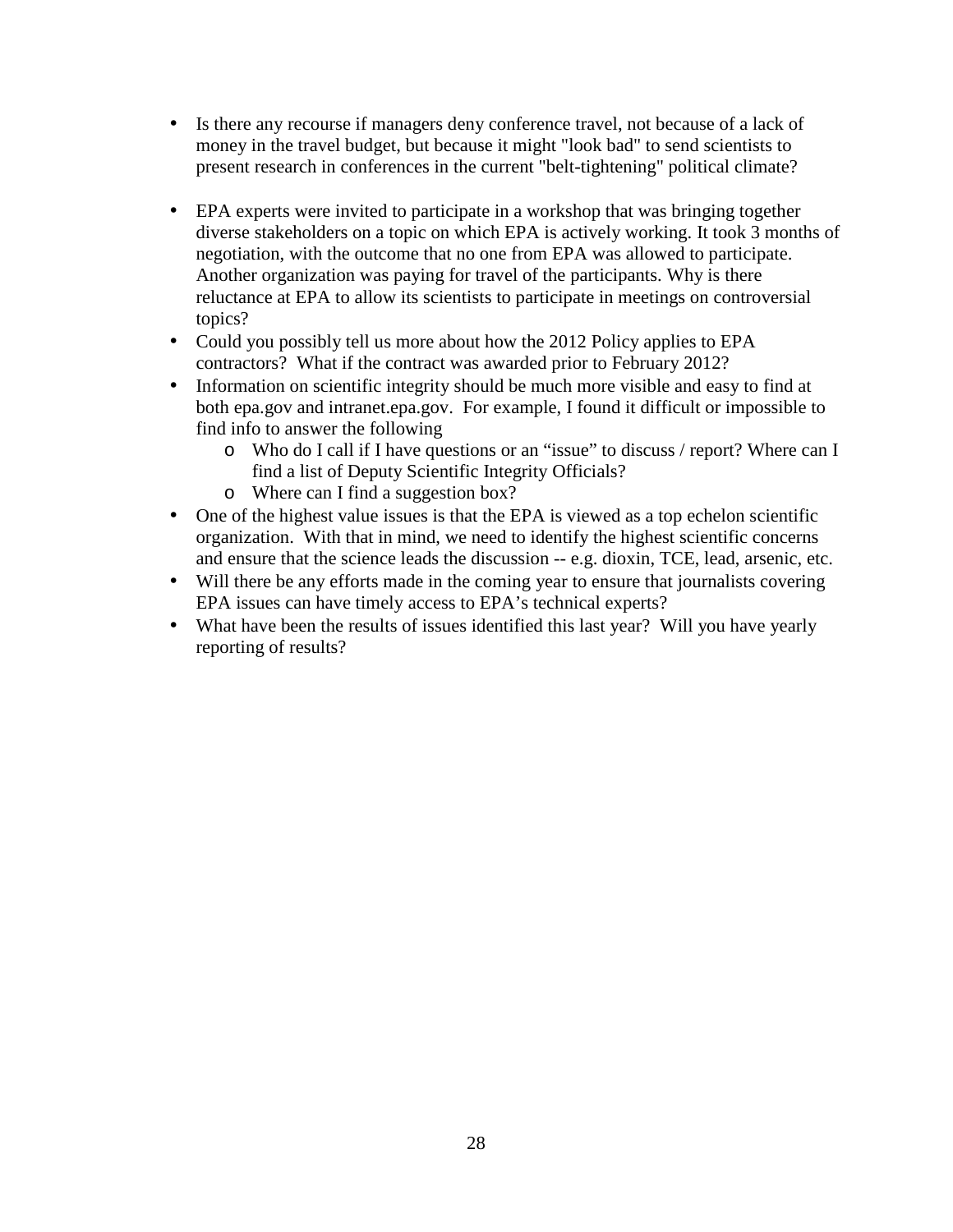## **APPENDIX D**

# Office of the Science Advisor

# Coordination Procedures between the Scientific Integrity Official and the Office of Inspector General regarding Scientific Misconduct Allegations

# September 19, 2013

 For the purposes of this document, the term Scientific Misconduct Allegation is defined as an assertion of scientific misconduct, which includes fabrication, falsification, plagiarism or misrepresentation in proposing, performing or reviewing scientific or research activities. Scientific misconduct does not include honest error or differences of opinion.

#### **A. Scientific Misconduct Allegations First Received by the Agency Scientific Integrity Official (ScIO)**

 1. Upon receipt of an allegation, the ScIO will within seven days: a) refer the allegation to the Office of Inspector General (OIG) Hotline, and b) with appropriate members of the Scientific Integrity Committee (ScIC), review the allegation in consultation with the OIG and develop and implement a plan for its disposition. Note that some allegations may require the ScIO to take immediate action before a formal meeting of the ScIC. These actions will be communicated to the OIG.

 2. Within 30 days of the receipt of the referral, the OIG will inform the ScIO of the status of any action on the referral.

#### **B. Scientific Misconduct Allegations First Received by the Office of Inspector General**

1. The OIG will contact the ScIO to discuss the allegation, as appropriate.

 2. The OIG will then inform the ScIO about its decision regarding disposition of the allegation. The OIG disposition will consist of one of the three following options:

a. There is no further OIG interest in the allegation.

 b. OIG needs to gather additional information prior to making a determination regarding the disposition of the allegation, or

 c. OIG will start an audit, evaluation, or other action and will contact the ScIO for assistance as needed. The audit or evaluation will follow OIG Hotline and/or investigative policy and procedures.

 3. If option B2(c) is selected – i.e., the OIG is going to start an action, then the OIG will send a memorandum to the ScIO to that effect.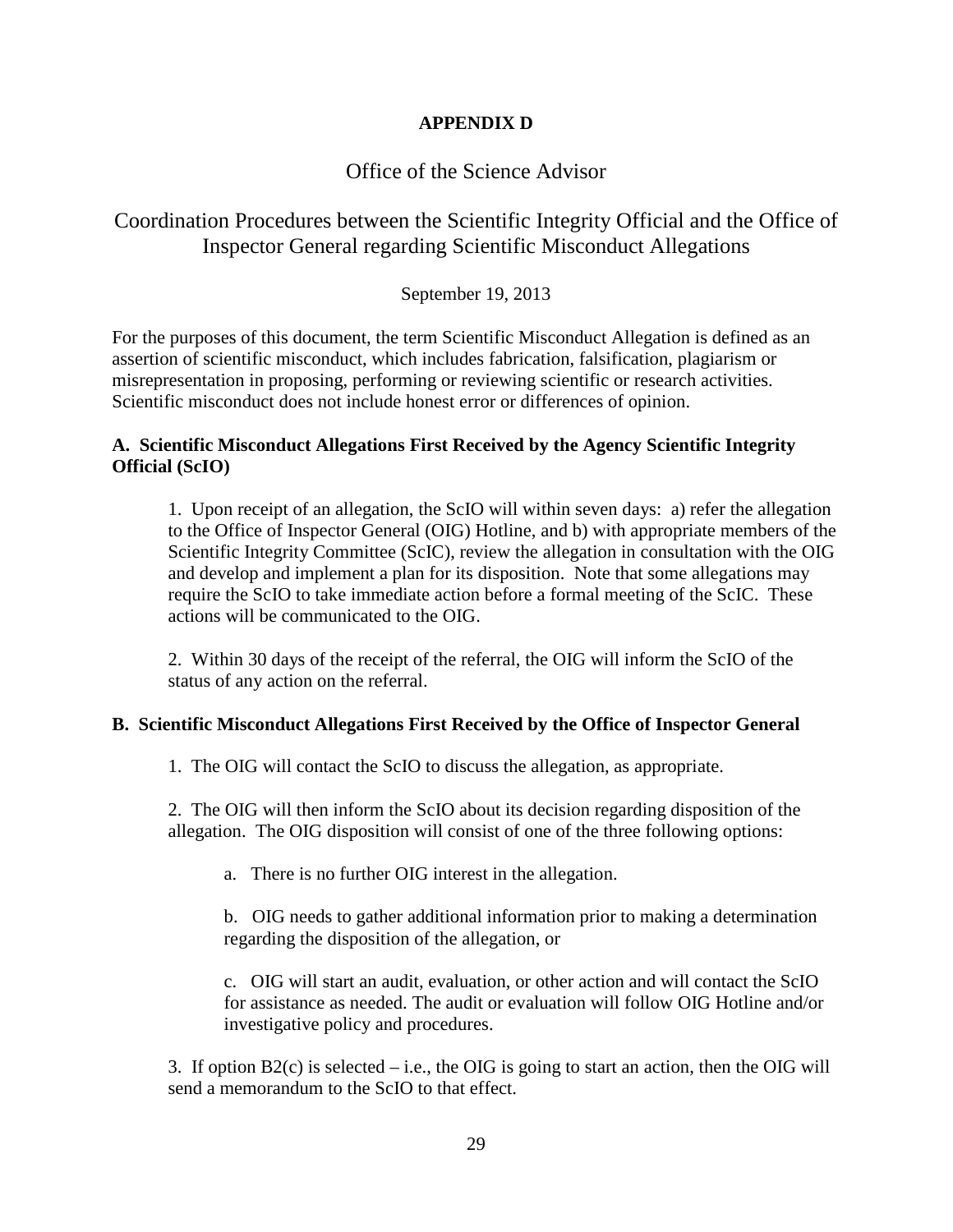## **C. Communication with the Relevant Manager**

 The ScIO will provide information to the relevant manager or office for further action, as appropriate. The SciO may also request further information from the relevant manager or office, as needed.

# **D. Disposition of Allegations Reviewed by the ScIO (Section A)**

 For allegations reviewed by the ScIO and ScIC, the ScIO will document the resolution of the issue, including the response to the complainant. This documentation will be reviewed by the ScIC and sent to the OIG Hotline Coordinator.

# **E. Communication Back to the Complainant**

 The ScIO will respond to the complainant for allegations in which the OIG has no further interest. The ScIO will work with the ScIC and other senior Agency personnel, as appropriate, to develop the response to the complainant.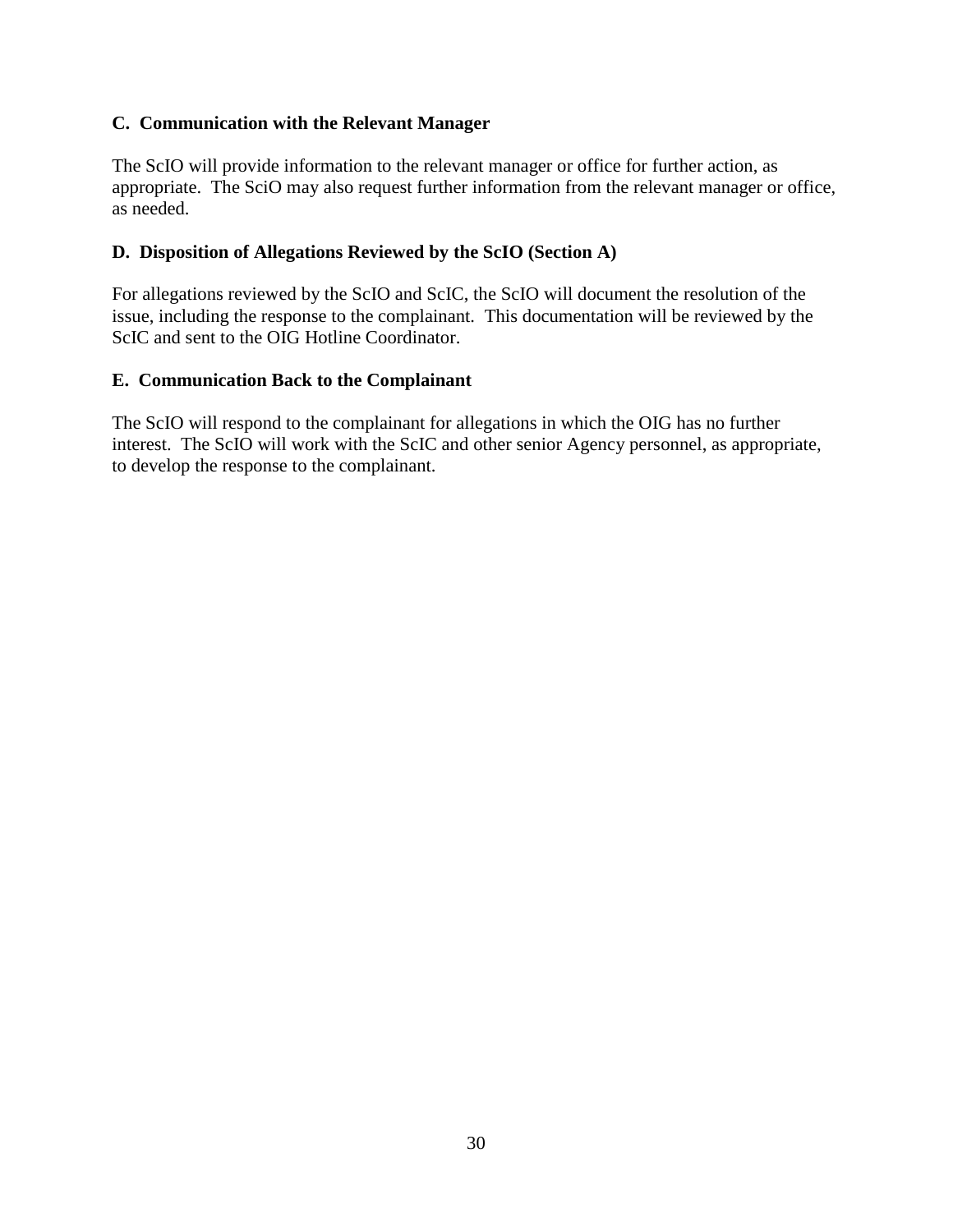# **APPENDIX E**



UNITED STATES ENVIRONMENTAL PROTECTION AGENCY WASHINGTON, D.C. 20460

 $MAY - 2 2013$ 

OFFICE OF THE **ADMINISTRATOR** 

#### **MEMORANDUM**

**SUBJECT**: Conflict-of-Interest Review Process for Contractor-Managed Peer Reviews

**FROM**: Bob Perciasepe, Acting Administrator **TO**: Assistant Administrators Regional Administrators

As you may already know, at the March 13 meeting of the Science and Technology Policy Council, agency managers discussed and approved the attached conflict-of-interest review process. I want to thank you for your council representative's thoughtful views and attention to this important process change. The new process will apply to all scientific or technical work products designated as influential scientific information or a highly influential scientific assessment in which expert peer reviews will be conducted by panels selected and managed by an independent contractor to the U.S. Environmental Protection Agency.

Under the new process there will be a *Federal Register* notice soliciting nominees for each peer-review panel, followed later by notices or a posting online to obtain feedback on potential candidates and announce both the panel meeting and the names of the peer-review panel members. Fundamental to the new process are these elements of public involvement not previously undertaken in identifying panel members. The new process will enhance the transparency of contractor-led peer reviews and is intended to reduce any potential for organizational or personal conflict-of-interest concerns through greater public participation and more rigorous internal review.

Please continue ongoing contractor-led peer reviews; the new process will apply to future activities. However, it is critically important that contract vehicles that support peer review be modified to implement the process changes in the attached description as soon as possible. To accomplish that, I am asking that you identify the relevant contracts and that the Office of Administration and Resources Management assist you in modifying the contracts to enable implementation.

Adopting this new process will also require developing an implementation plan. To facilitate incorporating the new process into the *Peer Review Handbook* and the timely implementation of the process, I am requesting that the Peer Review Advisory Group complete within the next 60 days implementation-plan development with assistance from the Science and Technology Policy Council Steering Committee.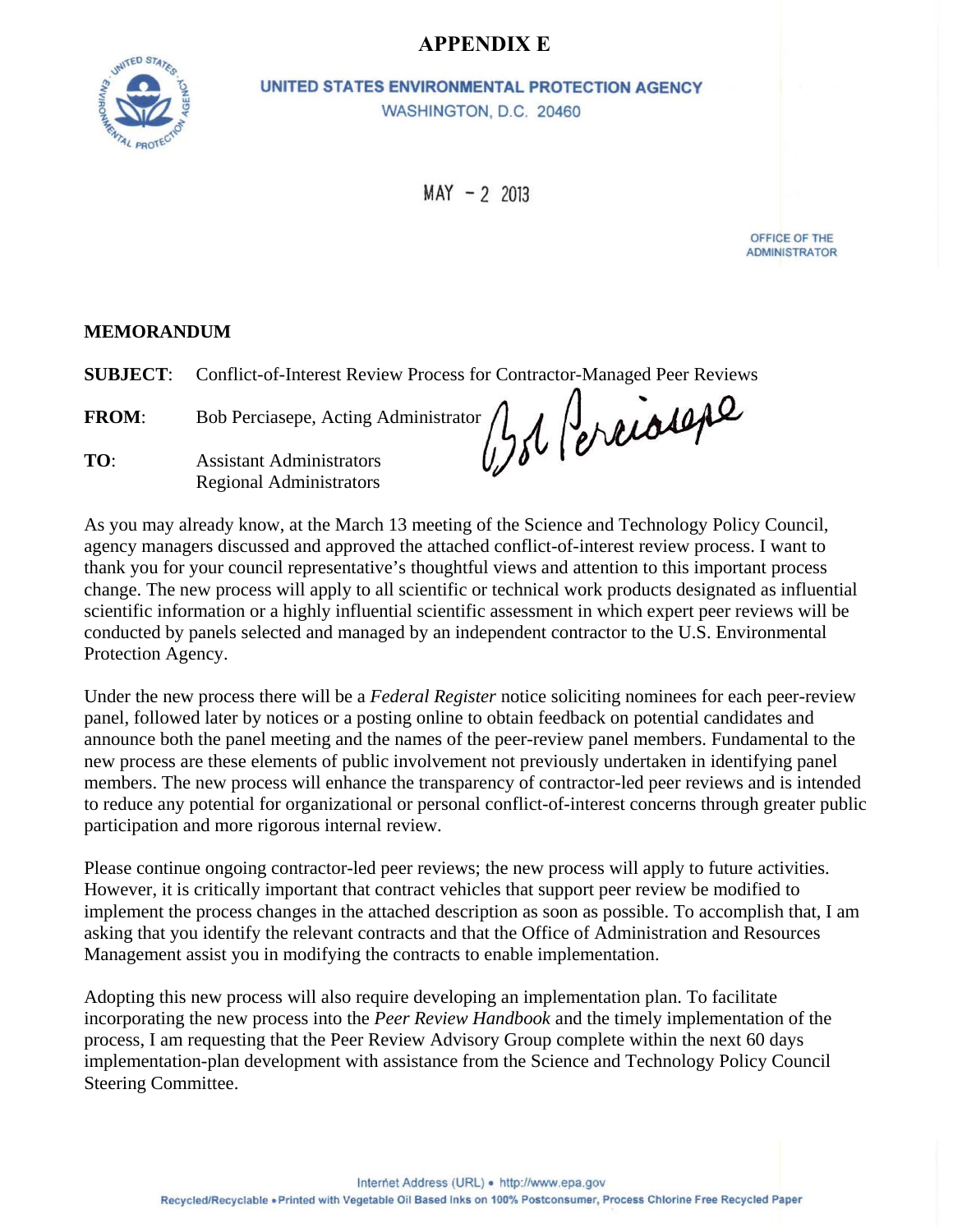Thank you for your support and attention to this important change in our peer review process.

Attachment

Cc: Science Advisor STPC STPC Steering Committee Peer Review Advisory Group Kenneth Redden John Bashista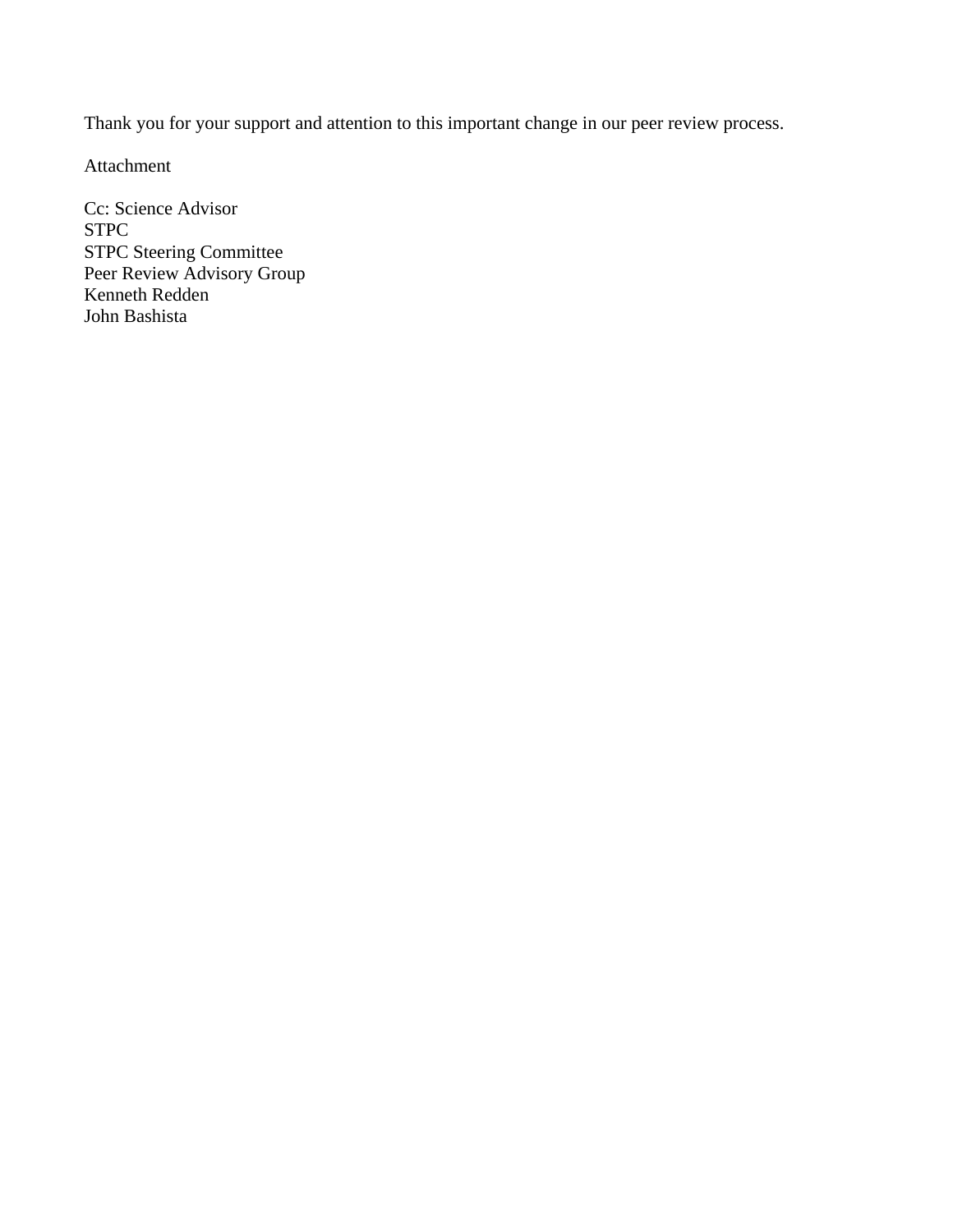# **Conflicts of Interest Review Process for Contractor-Managed Peer Reviews Of EPA HISA and ISI Documents [1](#page-35-0)**

This process will apply to all future technical documents designated as Influential Scientific Information (ISI) or Highly Influential Scientific Assessment (HISA) where independent peer reviews will be conducted by panels selected and managed by an independent Contractor under contract with EPA. No Contractor is required to comply with this process until it is incorporated into the Contractor's peer review contract and tasking documents, as appropriate.<sup>[2](#page-35-1)</sup>

- 1. The relevant EPA office will publish a Call for Experts in the Federal Register which will identify the types of disciplinary expertise needed and announce either the availability of the document to be reviewed or publish a brief synopsis of the document and indicate that an announcement of the availability of the document will follow at the time of its release. The Call will be open for a minimum of three weeks. The notice will direct members of the public, stakeholder groups, and other organizations to submit nominations to the Contractor. In addition, experts can nominate themselves. As an alternative to publishing subsequent notices in the Federal Register, this first notice may provide a link to an appropriate website for the public to request automatic announcements of the peer review panel formation process and activities.
- 2. At the same time, the Contractor will use traditional techniques (e.g., a literature search) to identify additional qualified candidates in the disciplines identified by EPA. The Contractor will screen the nominees submitted as a result of the public Call for Experts to ensure that they have the types of disciplinary expertise listed in the Federal Register notice. The Contractor will use this screening combined with the list of qualified candidates identified by the Contractor through traditional techniques to produce a list of potentially qualified candidates.
- 3. The Contractor will ask the potentially qualified candidates whether they are interested and available for the date of the peer review panel's meeting. From each person who is interested and available, the Contractor will obtain: (a) a current resume; (b) a completed conflict of interest form containing the information specified by EPA and (c) if not in the resume, a list of his or her pertinent publications during the past two years, with identification of the funding source(s) for

 $\overline{\phantom{a}}$ 

<span id="page-35-0"></span> $1$  This process is focused on the rigor of the process for identifying and evaluating actual or potential conflicts of interest and not on how conflicts of interest are to be substantively addressed. Implementation guidance will be developed for this process.

<span id="page-35-1"></span> $2$  This process does not apply to the National Academy of Sciences.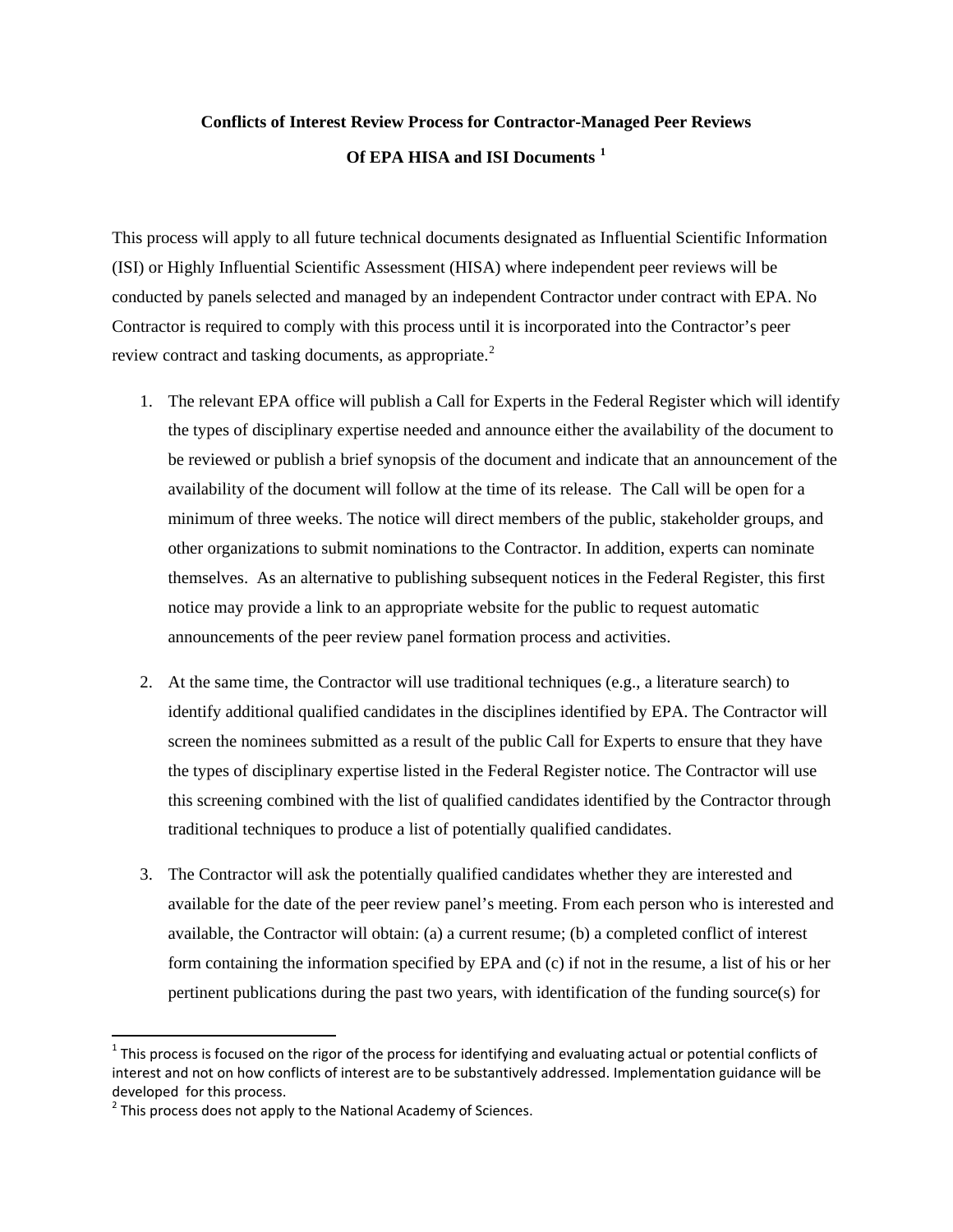the work presented in each publication. The Contractor will supplement the information obtained from the candidates by Internet searches and other appropriate methods.

- 4. Based on the information it obtains or collects, the Contractor will develop an interim list of potential peer review panel members based on: (a) expertise, knowledge and experience of each individual, and (b) a detailed identification, review, and analysis of any potential organizational or personal conflict of interest concerns.
- 5. EPA will then publish, in the Federal Register (or post on the website identified in the Call for Experts notice); the names, principal affiliations, and Contractor-prepared abbreviated resumes of those on the interim list. The Contractor will solicit public comment for a minimum of three weeks on their candidacy. After the close of the comment period, the Contractor will collect and review the information received from the public.
- 6. The Contractor will select, after considering information about the candidates received from the public, a proposed final peer review panel based on: (a) expertise, knowledge, and experience of each individual, (b) adherence to the conflict of interest requirements in the contract,  $\frac{3}{3}$  $\frac{3}{3}$  $\frac{3}{3}$  and (c) panel balance with respect to the expertise required to conduct the review and the diversity of relevant scientific and technical perspectives.
- 7. After selecting a proposed final peer review panel, the Contractor will schedule a consultation with the EPA Science Advisor or his/her designee (hereinafter "EPA Science Advisor") and the EPA Contracting Officer managing the contract to review the process used by the Contractor to review organizational or personal conflicts of interests related to the panel, to explain the manner in which the Contractor (and the proposed subcontractor peer reviewers) followed applicable conflicts of interest guidance and requirements, and to identify and provide input on any issues concerning potential conflicts. If a specific potential conflict of interest is identified, the EPA Contracting Officer, in consultation with the EPA Science Advisor, OGC and, as appropriate,

 $\overline{a}$ 

<span id="page-36-0"></span> $3$  Among them are requirements established in the contract to: (1) Evaluate and update specific conflict of interestrelated financial and professional information related to peer review candidates and their spouses (e.g., assets, liabilities, funding sources for research, employment information, compensated consulting and expert witness activities, and previous public statements related to the chemical or matter under review); (2) Follow guidance articulated in EPA's current Peer Review Handbook and related documents (currently the 2006 Science Policy Council Peer Review Handbook, 3<sup>rd</sup> Edition, and the 2009 Addendum to the Peer Review Handbook) that address identification and resolution of appearances of a loss of impartiality; (3) Certify that the contractor has evaluated each candidate, and that there is no significant evidence to support a finding of an actual or potential conflict of interest, or an appearance of a lack of impartiality; and (4) Report and disclose to EPA the nature of such conflicts or appearances when the certification cannot be made.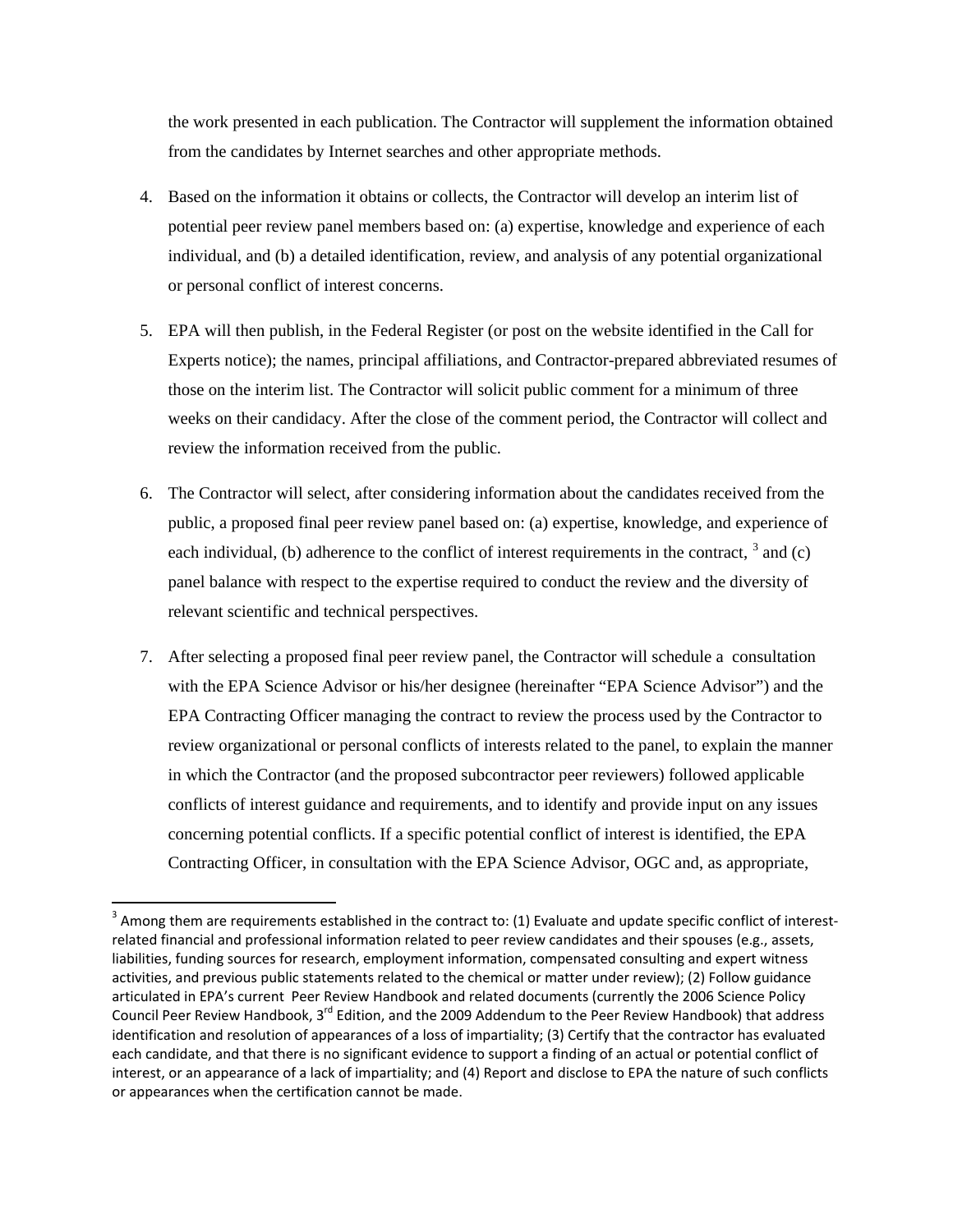with other Agency offices (e.g., program office), will determine whether the Contractor's proposed plan to avoid, mitigate or neutralize the conflict is acceptable and, if not, direct the Contractor to take additional measures as may be required. The Contractor will incorporate these measures into a plan for avoiding, neutralizing or mitigating the conflict of interest and will submit the plan to the EPA Contracting Officer for approval. Once the plan is approved the Contractor will select the final peer review panel and finalize its subcontractor arrangements with the peer reviewers. If at anytime, the Contracting Officer, following consultation with the EPA Science Advisor and OGC, determines that an individual is not qualified to serve due to a conflict of interest that cannot be avoided, neutralized or mitigated, the Contracting Officer will direct the Contractor that the individual is ineligible to serve as a peer reviewer on this specific matter.

- 8. EPA will publish, in the Federal Register (or post on the website identified in the Call for Experts notice), the subject, date, time and place of each peer review panel meeting at least three weeks before the panel meeting, along with the names of the peer review panel members. This notice will also include the following language: "EPA requests that no individual or organization contact in any way its contractor or the subcontractor panel members regarding the subject of the peer review meeting, send them written materials regarding the subject of the meeting, or make any offers or requests to any of them that appear to be linked to their participation in the peer review. The Contractor shall direct the panel members to report any such contacts to the Contractor, who will take appropriate action in consultation with EPA to ensure the independence and impartiality of the peer review."
- 9. The Contractor will obtain updated conflicts of interest information from the panel members two weeks prior to each peer review meeting. The Contractor will examine any updated forms and assess whether the individuals are still eligible to serve. The Contractor will notify the EPA Contracting Officer who will consult with the EPA Science Advisor and OGC on any conflict of interest issues. If a specific potential conflict of interest is identified, the EPA Contracting Officer, following consultation with the EPA Science Advisor, OGC, and as appropriate, with other Agency offices (e.g. program office) will determine whether appropriate measures can be taken to avoid, mitigate or neutralize the conflict and, if so, the Contracting Officer will provide those to the Contractor. Should the EPA Contracting Officer, following consultation with the EPA Science Advisor and OGC, determine that an individual is not qualified to serve due to a conflict of interest that cannot be avoided, neutralized or mitigated, the Contracting Officer will direct the Contractor that the individual is ineligible to serve as a peer reviewer on this specific matter. The Contractor will incorporate these measures and directions into a plan for avoiding,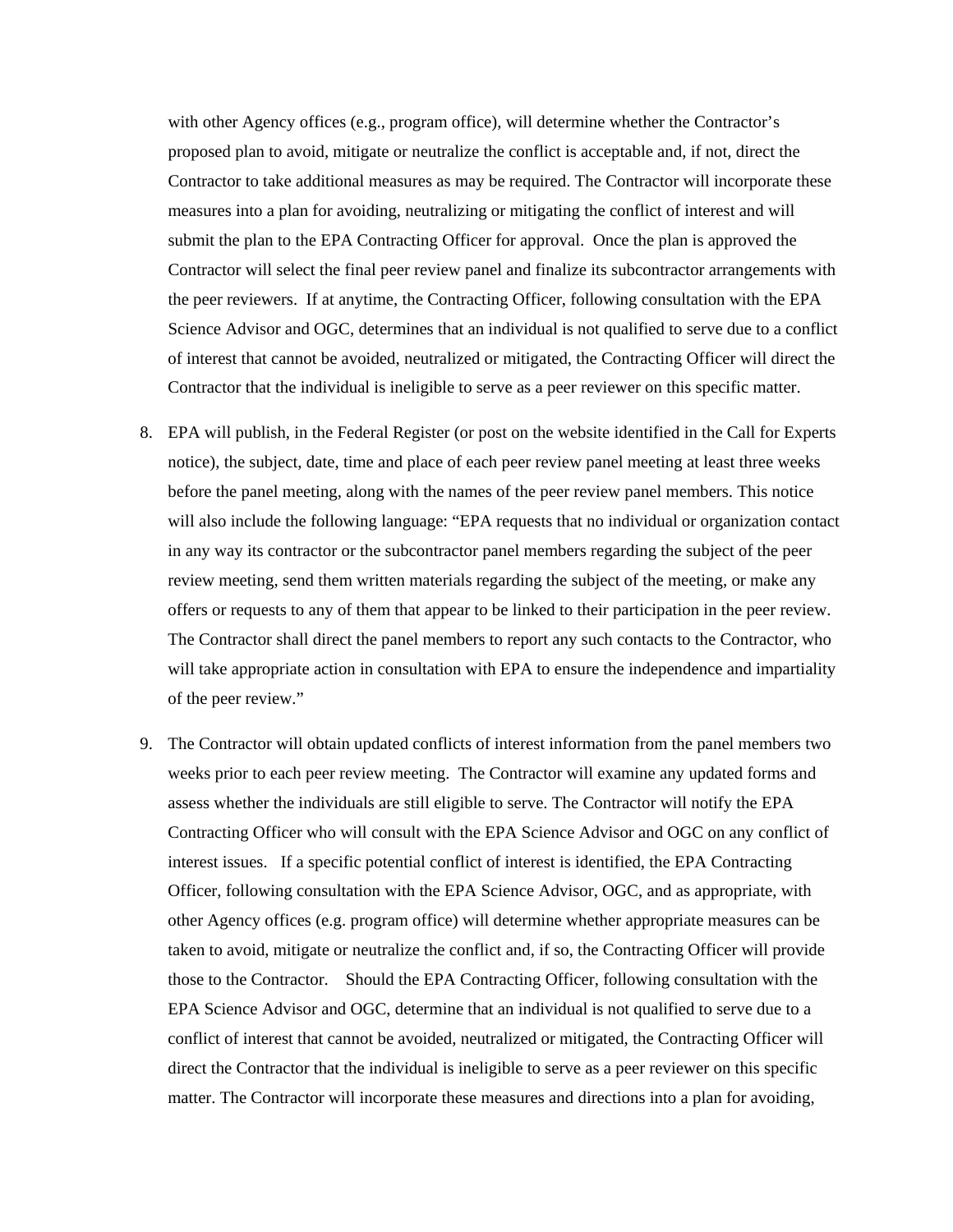neutralizing or mitigating the conflict of interest and will submit the plan to the EPA Contracting Officer for approval.

- 10. Members of the panel will review, update if necessary, and re-sign their conflict of interest forms at the start of each peer review meeting. For conflicts issues identified at the start of the meeting, the EPA Contracting Officer will direct the Contractor to implement the appropriate measures or directions immediately. Subsequently, the Contractor will, as soon as practicable, incorporate those measures or directions into a plan for avoiding, neutralizing or mitigating the conflict of interest and submit the plan to the EPA Contracting Officer for his/her approval.
- 11. As soon as practicable after this process is formally adopted, EPA will provide training and guidance to Contractors working under an existing contract involving peer review panel selections and in future years at the start of each new contract involving peer review panel selections. The training and guidance will cover applicable conflicts of interest guidance and requirements and the appropriate implementation of the process outlined above.

In addition to this specific process for each peer review covered by this policy, EPA will undertake, through the Office of the Science Advisor, and in coordination with the EPA Office of Acquisition Management and, as appropriate, the Office of General Counsel, a periodic review of the conflict of interest forms and other relevant information for individuals selected to serve on Contractor-led peer review panels. The qualifications and diversity of panel members, and the balance of biases on panels, may also be considered during these periodic reviews.

Approved by the Science and Technology Policy Council at its meeting on March 13, 2013.

A lem Paulson

Glenn Paulson, Ph.D. Date

Science Advisor

March 21, 2013